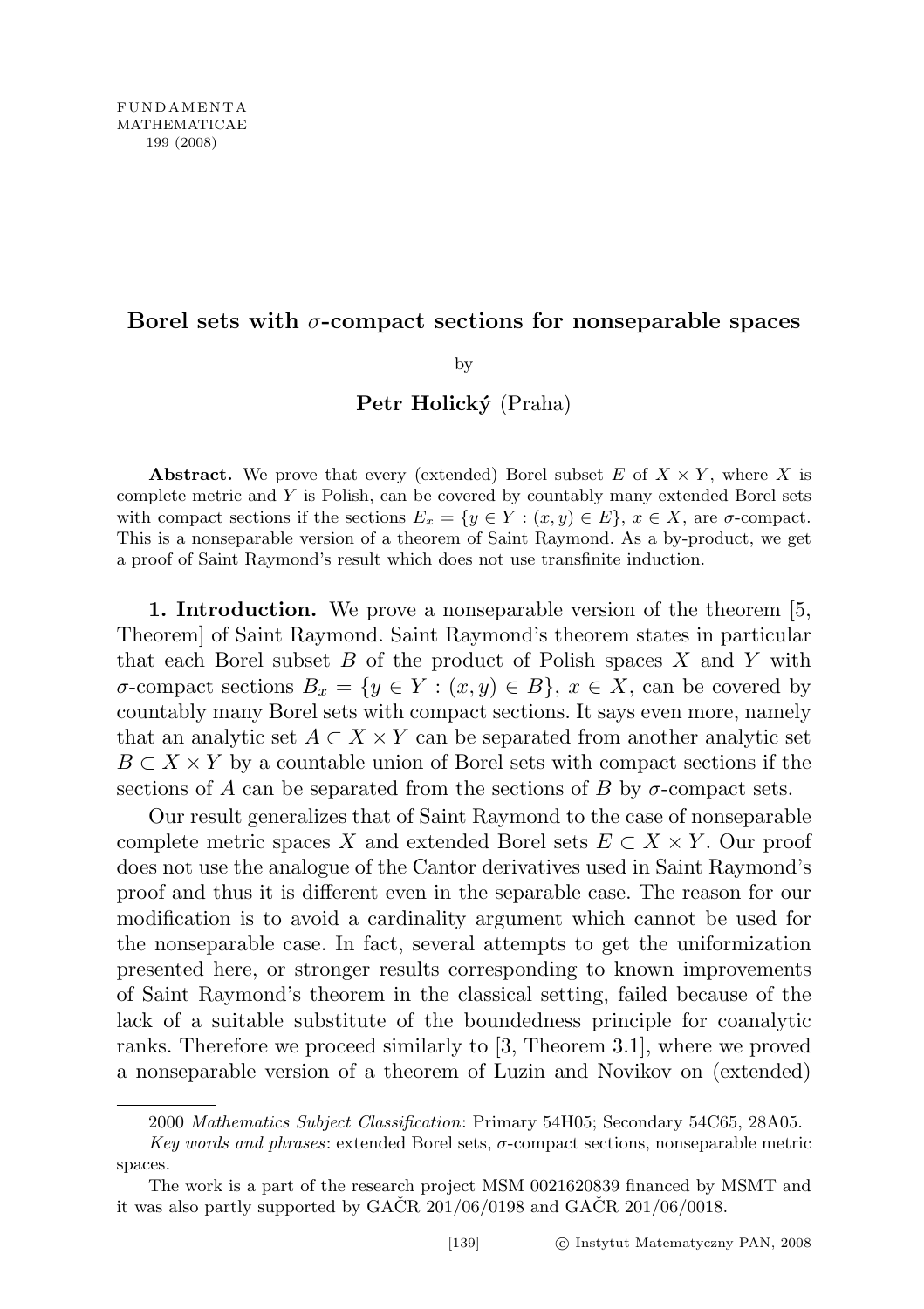Borel sets with countable sections. We work however also with Suslin sets instead of just (extended) Borel ones. Adjusting our proof from [3] in a similar fashion, we get a nonseparable version of Luzin–Novikov's theorem for Suslin sets.

2. Suslin and extended Borel sets in metric spaces. A subset S of a topological space  $X$  is a Suslin set if

$$
S = \bigcup_{(n_1, n_2, \ldots) \in \mathbb{N}^{\mathbb{N}}} \bigcap_{k \in \mathbb{N}} F_{n_1, \ldots, n_k},
$$

where  $F_{n_1,\dots,n_k}$  are closed subsets of X. It is well known that  $S \subset X$  is Suslin if and only if it is the projection of a closed subset of  $X \times P$ , where P is a separable completely metrizable (i.e., Polish) space.

The set S is co-Suslin in X if its complement is Suslin in X. If S and its complement in X are Suslin, we say that S is a bi-Suslin set in X. Let us recall that Suslin subsets of Polish spaces are called analytic spaces and that bi-Suslin sets in an analytic space coincide with its Borel subsets.

The class of *extended Borel* subsets of a metric space is the smallest class containing Borel sets which is a  $\sigma$ -field and which is closed under the unions of discrete families (see, e.g., [2]).

We recall a lemma ([3, Lemma 2.1]) on projections along separable metric spaces which we need later. Let us introduce some notation first.

Considering spaces X and Y, we use  $\pi_X$  and  $\pi_Y$  to denote the projections of  $X \times Y$  to X and Y, respectively.

In what follows we say that a family  $\mathcal F$  of subsets of a metric space X is discrete (more precisely metrically discrete) if there is an  $\varepsilon > 0$  such that the distance of any two elements of  $\mathcal F$  is greater than or equal to  $\varepsilon$ . An indexed family  $(F_a : a \in A)$  is discrete if there is an  $\varepsilon > 0$  such that the distance of  $F_a$  and  $F_b$  is greater than or equal to  $\varepsilon$  for every pair  $a, b$  of distinct elements of A (the distance is infinite if one of the sets is empty). We then say that the family F, or the indexed family  $(F_a : a \in A)$ , is  $\varepsilon$ -discrete.

The above-mentioned lemma now reads as follows.

LEMMA 2.1. Let  $X$  be a metric space and  $Y$  be a separable metric space. If the indexed family  $(D_a : a \in A)$  of subsets of  $X \times Y$  is discrete, then there are sets  $D_a(n) \subset X \times Y$  such that

- (a)  $D_a = \bigcup_{n \in \mathbb{N}} D_a(n)$ ,
- (b)  $D_a(n) = D_a \cap (P \times U)$  for some open sets P in X and U in Y,
- (c)  $(\pi_X(D_a(n)) : a \in A)$  is discrete for every  $n \in \mathbb{N}$ .

The description of  $D_a(n)$ 's in (b) ensures that they are relatively open in  $D_a$ , and thus open, extended Borel, or Suslin, if  $D_a$ 's were of the respective type.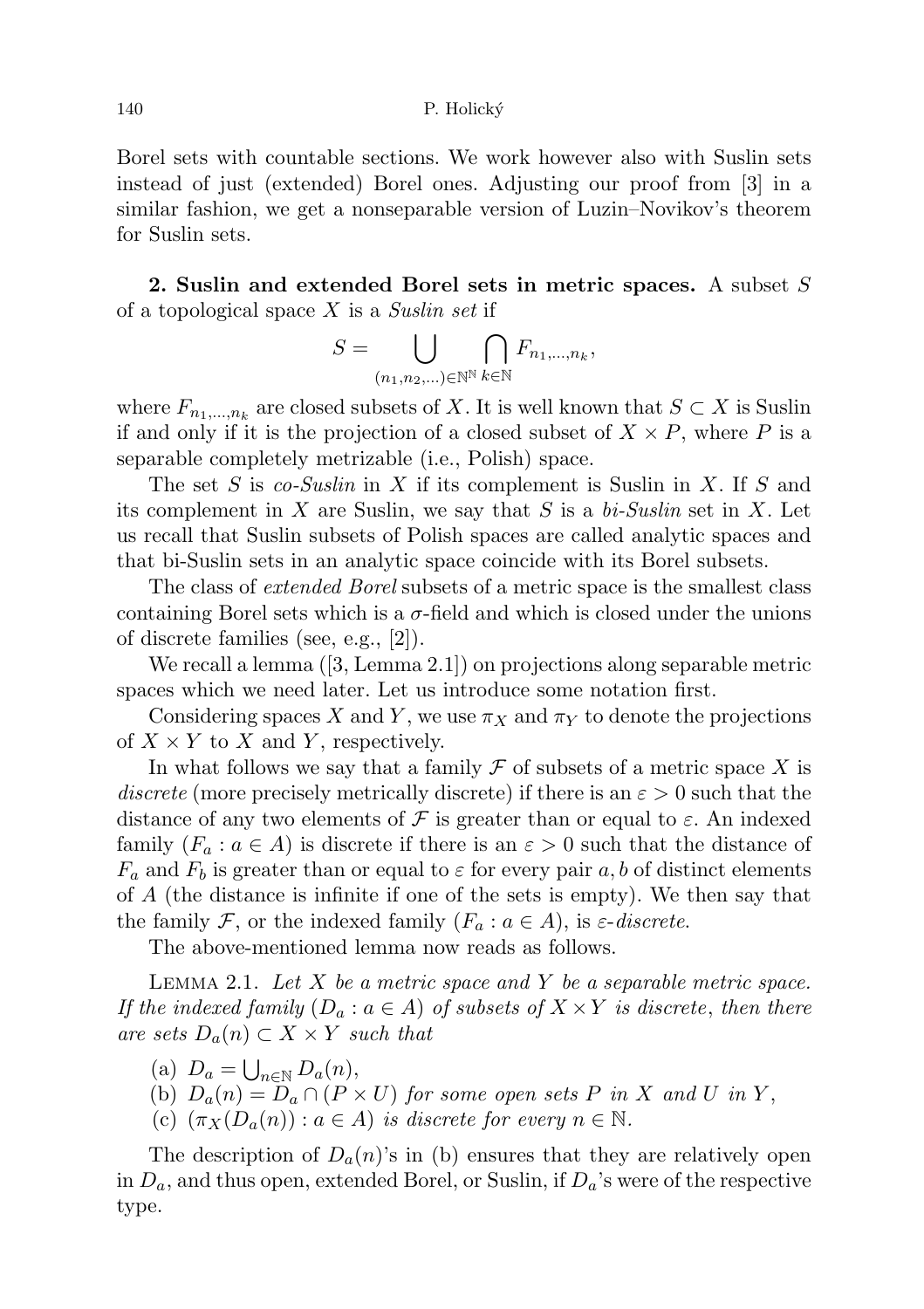We still need another simple fact about discrete families in metric spaces. The rather artificial formulation with an auxiliary set Z suits well our applications.

LEMMA 2.2. Let X be a metric space and Z an arbitrary set. Let  $S =$  $\bigcup {\mathcal{S}_n : n \in \mathbb{N}}$  be a family of subsets of  $X \times Z$  such that the indexed family  $(\pi_X(S) : S \in \mathcal{S}_n)$  is  $\varepsilon_n$ -discrete in X for every  $n \in \mathbb{N}$ . Set

$$
P_{\mathcal{F}} = \bigcap \{ \overline{\pi_X(S)} : S \in \mathcal{F} \}
$$

for every finite  $\mathcal{F} \subset \mathcal{S}$ . Then the indexed family

 $(P_{\mathcal{F}} : \mathcal{F}$  a finite subfamily of S)

is  $\sigma$ -discrete.

*Proof.* Given a finite family  $\mathcal{F} \subset \mathcal{S}$ , the set  $P_{\mathcal{F}}$  may be nonempty only if each  $S_n$  contains at most one element of F. Fix distinct  $k_1, \ldots, k_n \in \mathbb{N}$ . It is not difficult to check that the indexed family  $(P_{\{F_1,\ldots,F_n\}}: F_i \in \mathcal{S}_{k_i},$  $i = 1, \ldots, n$  is  $\varepsilon$ -discrete, where  $\varepsilon = \min\{\varepsilon_{k_i} : i = 1, \ldots, n\}.$ 

We describe a particular representation of Suslin subsets of the product of a complete metric space with a Polish space together with some notation.

LEMMA 2.3. Let S be a Suslin subset of  $X \times Y$ , where  $(X, \rho)$  is a complete metric space and  $(Y, \sigma)$  is a complete separable metric space. Then there is a closed subset  $F(S)$  of  $(X \times Y) \times \mathbb{N}^{\mathbb{N}}$  and an open base  $\mathcal{C}(S)$  of  $F(S)$  such that the indexed family  $(\pi_X(C) : C \in C(S))$  is  $\sigma$ -discrete. (We then denote by  $\pi_S$  the restriction of  $\pi_{X\times Y}$  to F.) Consider the metric max( $\rho, \sigma, \tau$ ) on  $X \times Y \times \mathbb{N}^{\mathbb{N}}$ , where  $\tau$  is a complete metric on  $\mathbb{N}^{\mathbb{N}}$  compatible with the product topology. If  $C_n \in \mathcal{C}(S)$  are nonempty such that  $\lim_{n\to\infty} \text{diam } C_n = 0$  and  $\overline{C}_{n+1} \subset C_n$  for  $n \in \mathbb{N}$ , then  $\bigcap_{n \in \mathbb{N}} \pi_S(C_n)$  is a singleton in S.

*Proof.* There is a closed set  $F(S) \subset (X \times Y) \times \mathbb{N}^{\mathbb{N}}$  such that  $S =$  $\pi_{X\times Y}(F(S))$ . As  $F(S)$  is a metric space, it has a  $\sigma$ -discrete open base B. Since  $Y \times \mathbb{N}^{\mathbb{N}}$  is separable, we may find, by Lemma 2.1, an open refinement  $\mathcal{C}(S)$  of B, and thus also an open base of  $F(S)$ , such that  $(\pi_X(C) : C \in \mathcal{C}(S))$ is  $\sigma$ -discrete. The remaining statement follows by the completeness of  $F(S)$ and continuity of  $\pi_S$ .

We need a separation theorem of Hansell, a nonseparable version of the reduction theorem for co-Suslin sets, and a nonseparable version of the classical Novikov approximation theorem (cf. [5, Lemma 2]).

THEOREM 2.4.

(a)  $E$  is extended Borel in a complete metric space  $X$  if and only if  $E$ is bi-Suslin in X.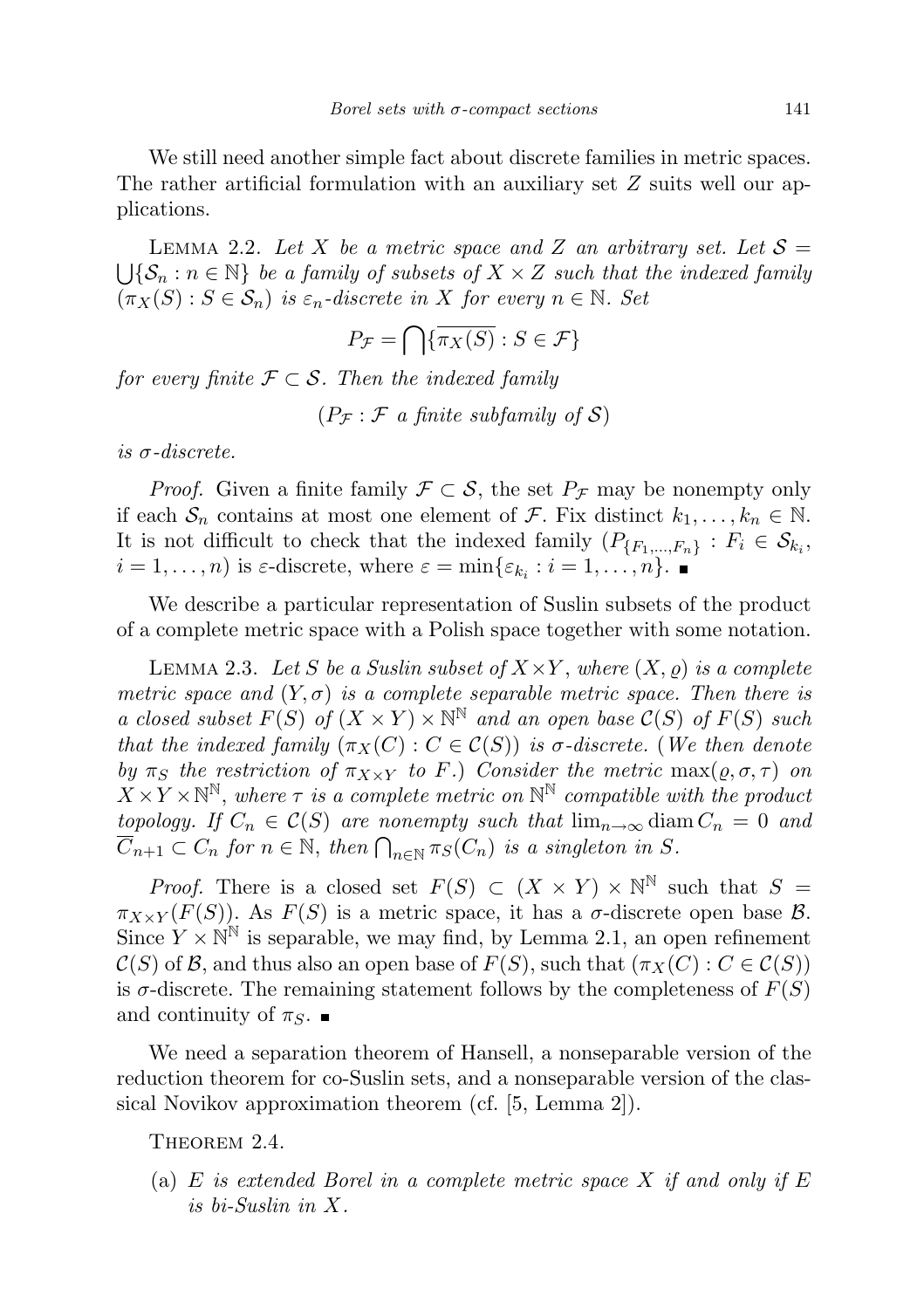## 142 P. Holický

- (b) If  $C_n$ ,  $n \in \mathbb{N}$ , are co-Suslin subsets of a metric space X, then there are pairwise disjoint co-Suslin sets  $D_n \subset C_n$  such that  $\bigcup_{n \in \mathbb{N}} D_n = \bigcup_{n \in \mathbb{N}} C_n$ .  $\bigcup_{n\in\mathbb{N}} C_n$ .
- (c) Let  $S_n$  be Suslin sets in a metric space X with  $\bigcap \{S_n : n \in \mathbb{N}\} = \emptyset$ . Then there are bi-Suslin sets  $E_n$  in X such that  $S_n \subset E_n$  and  $\bigcap \{E_n :$  $n \in \mathbb{N}$  =  $\emptyset$ .

Proof. Statement (a) follows from [1, Corollary 4.11 and Theorem 4.15]. Statement (b) follows easily from the nonseparable uniformization theorem (see, e.g., [4, Theorem 7]) applied to the set  $\bigcup \{C_n \times \{n\} : n \in \mathbb{N}\}.$ 

The last statement follows from (b) applied to the sets  $C_n = X \setminus S_n$ . The sets  $D_n$  from (b) form a partition of X consisting of bi-Suslin sets. The complements  $E_n$  of  $D_n$  are the desired sets.

3. A nonseparable version of the Saint Raymond theorem. Our main result is the following improvement of the Saint Raymond theorem. We say that  $A \subset Z$  is separated from  $B \subset Z$  by a set  $C \subset Z$ , or that C separates A from B, if  $A \subset C \subset Z \setminus B$ .

THEOREM 3.1. Let  $S$  and  $T$  be Suslin subsets of the product of a complete metric space X and a Polish space Y such that  $S_x$  can be separated from  $T_x$  by a  $\sigma$ -compact set for every  $x \in X$ . Then there are extended Borel sets  $E_n, n \in \mathbb{N}$ , such that  $(E_n)_x$  is compact for each  $x \in X$  and  $E = \bigcup_{n \in \mathbb{N}} E_n$ separates S from T.

The following corollary is of particular interest.

THEOREM 3.2. Let  $E \subset X \times Y$  be an extended Borel subset of the product of a complete metric space  $X$  and a Polish space  $Y$  such that the sections  $E_x, x \in X$ , are  $\sigma$ -compact. Then there are extended Borel sets  $E_n, n \in \mathbb{N}$ , such that each  $(E_n)_x$  is compact and  $\bigcup_{n\in\mathbb{N}} E_n = E$ .

*Proof.* We apply the preceding theorem to  $S = E$  and  $T = (X \times Y) \setminus E$ . The set  $E$  is necessarily the separating set from Theorem 3.1 and so it is a countable union of extended Borel sets with compact sections.

We may suppose that Y is compact and metric. Indeed, let  $\widehat{Y}$  be a metric compactification of Y. Put  $\hat{T} = T \cup (X \times (\hat{Y} \setminus Y))$ . Note that S and  $\hat{T}$  are Suslin in  $X \times \hat{Y}$  since Y is a  $G_{\delta}$  subset of  $\hat{Y}$ . Separating S and  $\hat{T}$  as in Theorem 3.1, we get extended Borel sets  $E_n$  in  $X \times \widehat{Y}$ , even in  $X \times Y$ , with compact sections.

Further, for  $T \subset X \times Y$ , we denote by  $\mathcal{E}_T$  the family of all extended Borel subsets E of  $X \times Y$  with compact sections  $E_x, x \in X$ , which do not intersect T. The conclusion of Theorem 3.1 may be restated by saying that there is an  $E \in (\mathcal{E}_T)_{\sigma}$  with  $S \subset E$ . We show that  $(\mathcal{E}_T)_{\sigma}$  coincides with a formally larger family now.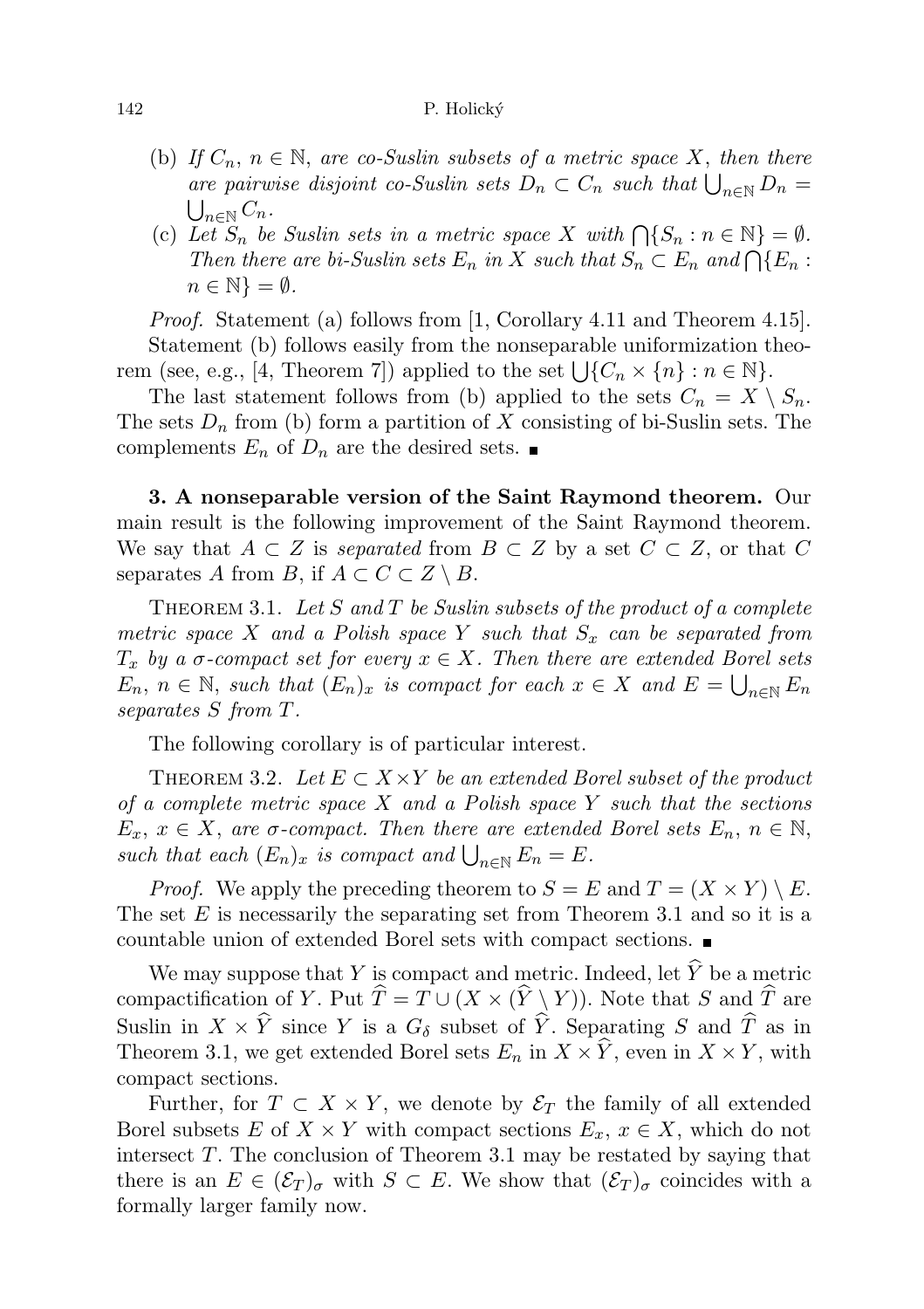LEMMA 3.3. Let  $X$  be a metric space,  $Y$  a separable metric space and  $T \subset X \times Y$ . Then  $(\mathcal{E}_T)_{\sigma} = \{E : E = \bigcup \mathcal{D}, \mathcal{D} \subset \mathcal{E}_T \text{ is } \sigma\text{-discrete}\}.$ 

*Proof.* The inclusion  $(\mathcal{E}_T)_{\sigma} \subset \{E : E = \bigcup \mathcal{D}, \mathcal{D} \subset \mathcal{E}_T \text{ is } \sigma\text{-discrete}\}\$ obvious. To prove the other one, let  $\mathcal D$  be a  $\sigma$ -discrete family of elements of  $\mathcal{E}_T$ . Let  $\bigcup_{n\in\mathbb{N}}\mathcal{E}_n$  be a refinement of D such that  $(\pi_X(E) : E \in \mathcal{E}_n)$  is discrete as in Lemma 2.1. Every element  $E \in \mathcal{E}_n$  is a subset of an element  $D(E) \in \mathcal{D}$ . Thus the set  $E \cap D(E)$  is in  $\mathcal{E}_T$  and the union  $E_n = \bigcup \{ \overline{E} \cap D(E) :$  $E \in \mathcal{E}_n$  is in  $\mathcal{E}_T$  as well. Now  $\bigcup \mathcal{D} = \bigcup_{n \in \mathbb{N}} E_n \in (\mathcal{E}_T)_{\sigma}$  and the lemma is proved. ■

Similarly to [5, Lemma 1], we deduce that the vertical closures  $\overline{A}^v$  =  $\bigcup \{\{x\} \times A_x : x \in X\}$  of Suslin sets are Suslin sets.

LEMMA 3.4. Let X be metric, Y Polish, and  $A \subset X \times Y$  be Suslin. Then the set  $\overline{A}^v$  is Suslin.

*Proof.* Let  $\mathcal{U}_n$  be a countable open cover of Y consisting of sets with diameter less than  $1/n$ . The sets  $A \cap (X \times U)$  are Suslin for  $U \in \mathcal{U}_n$ , and so their projections  $A(U)$  to X are Suslin. Now

$$
\overline{A}^v = \bigcap_{n \in \mathbb{N}} \bigcup_{U \in \mathcal{U}_n} A(U) \times \overline{U}
$$

is Suslin.

As in [5, Lemma 3], we first need to prove a separation theorem for sets with compact sections which follows from the (nonseparable) Novikov and separation theorems. We can repeat the proof of Saint Raymond almost word for word by simply referring to nonseparable variants of the needed theorems. Let us remark that if we had the Saint Raymond lemma [5, Lemma 3] proved for a separable metric space  $X$ , with (extended) Borel replaced by bi-Suslin, we could derive the nonseparable version using a separable factorization described in [4, Corollary 2].

THEOREM 3.5. Let X be metric, Y compact, and  $S, T \subset X \times Y$  be Suslin such that  $\overline{S}_x \cap T_x = \emptyset$  for every  $x \in X$ . Then there is a bi-Suslin set  $E \subset X \times Y$  with compact sections  $E_x, x \in X$ , which separates S from T.

*Proof.* Let  $\{U_i^n : i = 1, ..., i_n\}$  be an open cover of Y by open sets of diameter less than  $1/n$  for  $n \in \mathbb{N}$ . Define  $S_i^n = \pi_X(S \cap (X \times \overline{U_i^n})) \times \overline{U_i^n}$  and  $S_n = \bigcup \{S_i^n : i = 1, \ldots, i_n\}.$  Since the closure of  $S_x$  does not intersect  $T_x$ for every  $x \in X$ , it is easy to check that  $\overline{S}^v = \bigcap_{i=1}^{\infty} S_n : n \in \mathbb{N}$  as in the proof of Lemma 3.4, and  $\bigcap \{S_n \cap T : n \in \mathbb{N}\} = \emptyset$ . Due to Theorem 2.4(c), we find bi-Suslin sets  $N_n \supset S_n \cap T$  such that  $\bigcap \{N_n : n \in \mathbb{N}\} = \emptyset$ . Using the notation  $T_i^n$  for the set  $(T \cap (X \times \overline{U_i^n})) \setminus N_n$ , we get by Theorem 2.4(c) a bi-Suslin set  $B_i^n$  separating  $\pi_X(S_i^n)$  from  $\pi_X(T_i^n)$ . We may now check easily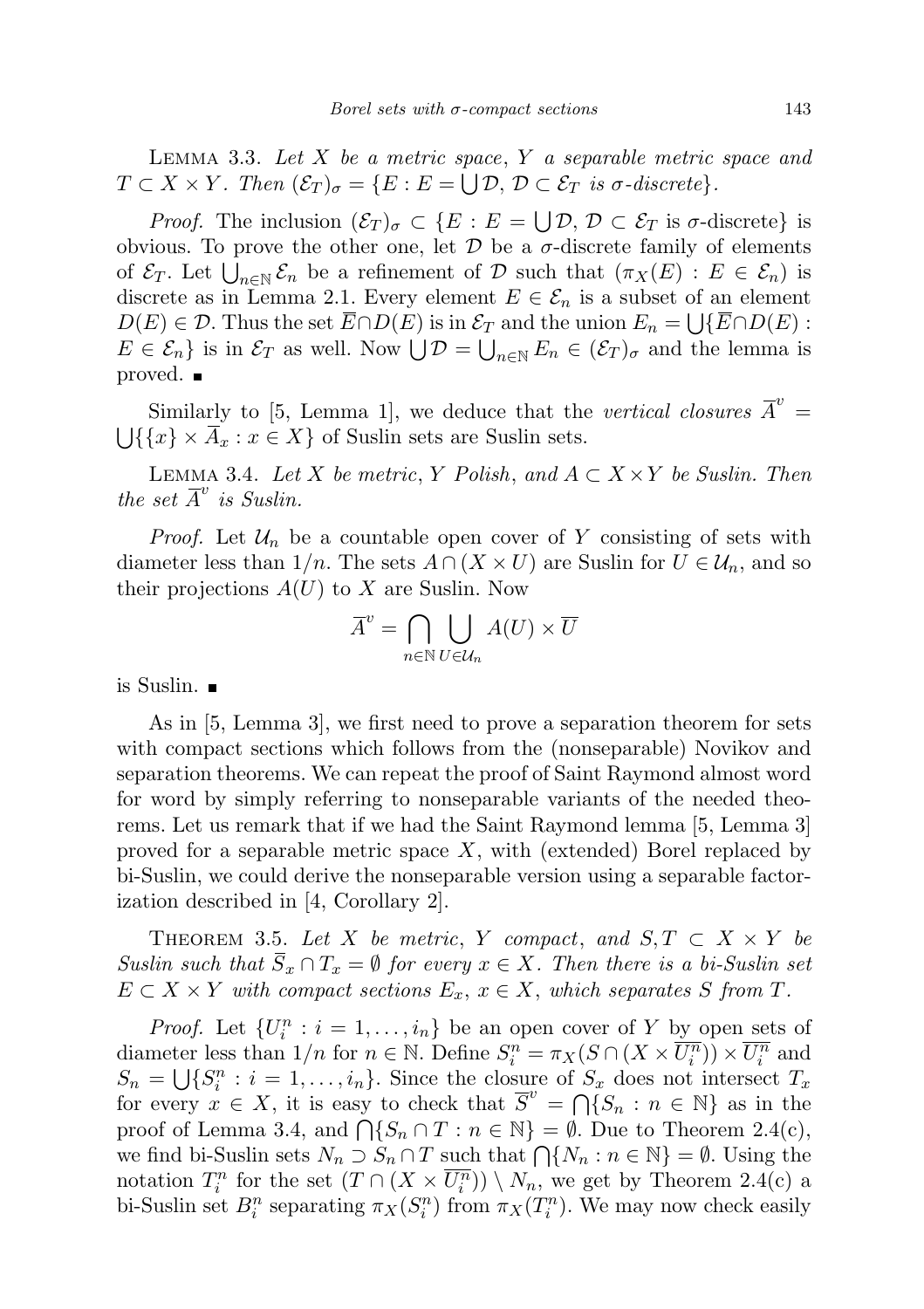that the set  $E = \bigcap_{n \in \mathbb{N}} \bigcup \{B_i^n \times \overline{U_i^n} : i = 1, \ldots, i_n\}$  fulfils the requirements of our theorem.

REMARK 3.6. Theorem 3.5 and its proof can be used to prove that the projection of an extended Borel set with compact sections in the product  $X \times Y$  of a complete metric space X and a Polish space Y is extended Borel (cf. the remark following [5, Lemma 3]). Using now our Theorem 3.2, we get the nonseparable version of the theorem of Arsenin–Kunugui saying that the projection to X of an extended Borel subset of  $X \times Y$  with  $\sigma$ compact sections is extended Borel (cf.  $[4,$  Theorem 6, where another proof was given). We may now improve Theorem 3.2 so that the sets  $E_n$  have the same projection as  $E$  in the notation of the theorem. Indeed, we may extend each  $E_n$  obtained in the theorem to

$$
E_n \cup \bigcup \Big\{ E_m \setminus \Big( \pi_X \Big( \bigcup \{ E_k \cup E_n : k < m \} \Big) \times Y \Big) : m \in \mathbb{N} \Big\}.
$$

These new sets might be called "compact-valued uniformizations of  $E$ ". Also a nonseparable version of Shchegol'kov's uniformization theorem for such sets  $E$  could be proved similarly to [5, Corollary 12].

Let us point out that by the preceding considerations (see Lemmas 3.3 and 3.4) to prove Theorem 3.1 it is sufficient to find a  $\sigma$ -discrete family S of Suslin sets such that  $\bigcup \{ \overline{S}^v : S \in \mathcal{S} \}$  separates S from T.

Let  $X$  be a complete metric space,  $Y$  a compact metric space, and  $S$ ,  $T$  be Suslin subsets of  $X \times Y$  as in the assumptions of Theorem 3.1. Assuming that S cannot be separated from T by an element of  $(\mathcal{E}_T)_{\sigma}$  (as in Theorem 3.1), we are going to construct a homeomorphic copy  $H$  of the Cantor set in Y such that  $H \subset S_x \cup T_x$  and  $H \cap T_x$  is a countable dense subset of H for an  $x \in X$ . This shows that  $S_x$  is not  $\sigma$ -compact, which is a contradiction (as otherwise the nonempty set  $H \cap T_x$  would be  $G_\delta$  in H and of first category in itself at the same time). To construct  $H$ , we shall look for a "Hurewicz-like" scheme" (cf. [5, Lemma 8]).

We apply the above representation Lemma 2.3 for the Suslin sets  $S$  and T, and we fix a choice of the closed subsets  $F(S)$  and  $F(T)$  of  $(X \times Y) \times \mathbb{N}^{\mathbb{N}},$ and of the open bases  $\mathcal{C}(S)$  of  $F(S)$  and  $\mathcal{C}(T)$  of  $F(T)$  as in Lemma 2.3. The restrictions of  $\pi_{X\times Y}$  to  $F(S)$  and  $F(T)$  are denoted by  $\pi_S$  and  $\pi_T$ , respectively. We consider the corresponding maximum metrics in products of metric spaces as in Lemma 2.3.

Let  $U(A, r)$  denote the open r-neighbourhood of A for  $r > 0$ . We use  $\mathbf{i} \hat{j}$ to denote the sequence  $(i_1, \ldots, i_n, j)$  whenever  $\mathbf{i} = (i_1, \ldots, i_n) \in \{0, 1\}^n$  for some  $n \in \mathbb{N}$  and  $j \in \{0, 1\}.$ 

DEFINITION 3.7. An indexed family

$$
((S_{\mathbf{j}}, T_{\mathbf{j}}, C_{\mathbf{j}}, D_{\mathbf{j}}) : \mathbf{j} \in \{0, 1\}^n, n \in \mathbb{N})
$$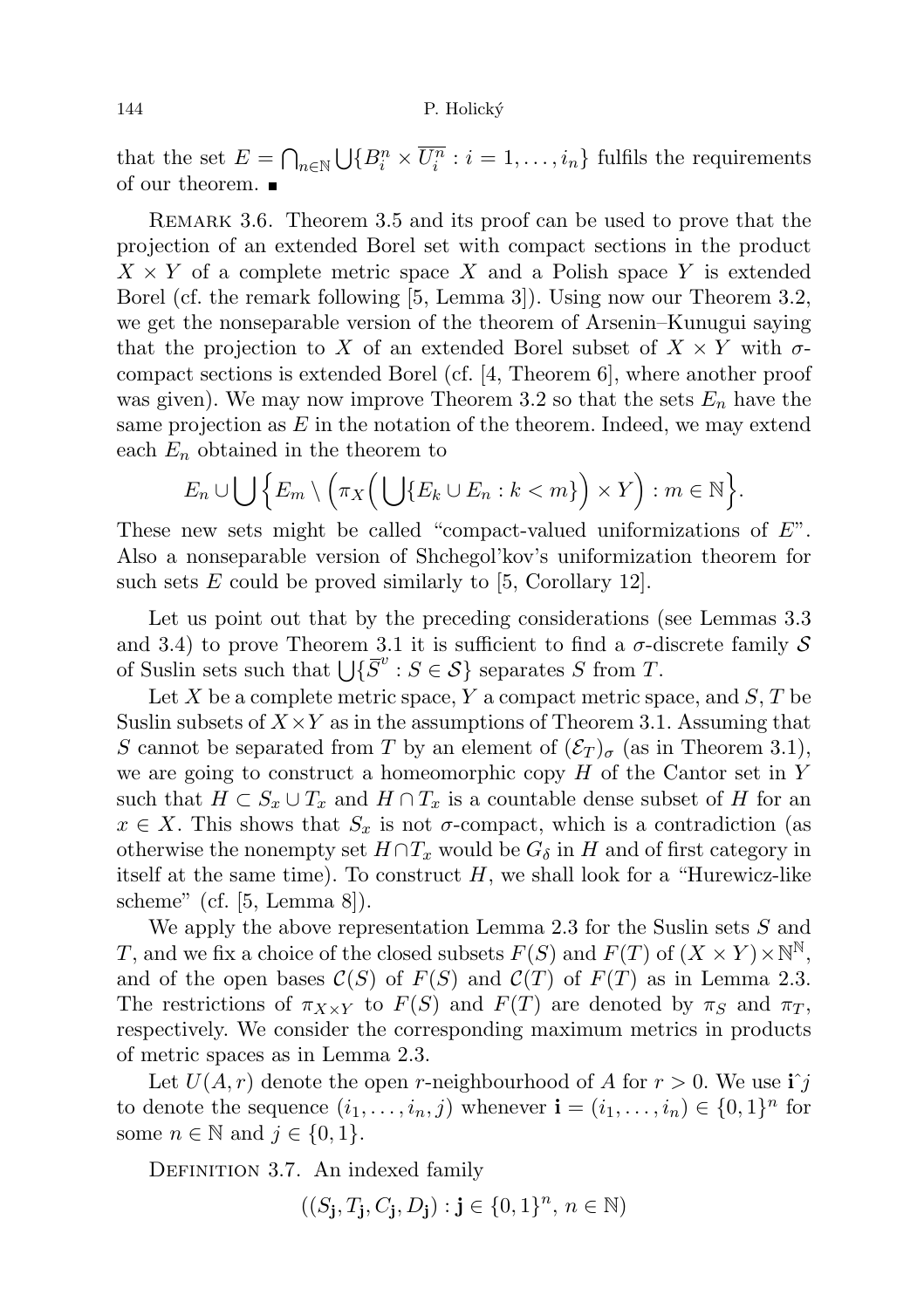of quadruples of sets such that  $S_j, T_j \subset X \times Y, C_j \in \mathcal{C}(S)$ , and  $D_j \in \mathcal{C}(T)$ forms a *Hurewicz-like scheme* if for every  $n \in \mathbb{N}$ , using the abbreviation i for  $(i_1, \ldots, i_{n-1}) \in \{0, 1\}^{n-1}$ , we have

- (a)  $S_{\mathbf{i}^{\uparrow}1} = \pi_S(C_{\mathbf{i}^{\uparrow}1}) \subset S_{\mathbf{i}}, C_{\emptyset} = F(S), C_{i_1,\dots,i_k,0} = C_{i_1,\dots,i_k}$  for  $k < n$ ,  $C_{\mathbf{i}\uparrow 1} \subset C_{\mathbf{i}}$ , and diam  $C_{\mathbf{i}\uparrow 1} < 1/n$ . In particular, diam  $S_{\mathbf{i}\uparrow 1} < 1/n$ .
- (b)  $T_{\mathbf{i}^{\,\,\circ}0} = \pi_T(D_{\mathbf{i}^{\,\circ}0}) \, (\subset T_{\mathbf{i}}), D_{\emptyset} = F(T), D_{i_1,\dots,i_k,1} = F(T) \text{ for } k < n,$  $D_{\mathbf{i}\hat{\mathbf{p}}} \subset D_{\mathbf{i}}$ , and diam  $D_{\mathbf{i}\hat{\mathbf{p}}} < 1/n$ . In particular, diam  $T_{\mathbf{i}\hat{\mathbf{p}}} < 1/n$  and, if  $i_{n-1} = 0, T_{i^0} \subset T_i$ .
- (c)  $S_{\mathbf{i}\hat{p}} = S_{\mathbf{i}} \cap U(T_{\mathbf{i}\hat{p}}, r_{\mathbf{i}\hat{p}})$ , where  $r_{\mathbf{i}\hat{p}} = \max\{1/k : k \in \mathbb{N}, \text{ diam } U(T_{\mathbf{i}\hat{p}}, 1/k) < 1/n,$  $1/k < (1/3)\text{dist}(\pi_Y(S_{i\uparrow 1}), \pi_Y(T_{i\uparrow 0}))$ .

In particular, diam  $S_{\mathbf{i}^{\wedge}0} < 1/n$  and  $S_{\mathbf{i}^{\wedge}0} \subset S_{\mathbf{i}}$ . (d)  $T_{\mathbf{i}\hat{ }}=T\cap U(S_{\mathbf{i}\hat{ }}r_{\mathbf{i}}\hat{ }r_{\mathbf{i}}\hat{ }r_{\mathbf{i}}),$  where

$$
r_{\mathbf{i} \cap \mathbf{1}} = \max\{1/k : k \in \mathbb{N}, \ \operatorname{diam} U(S_{\mathbf{i} \cap \mathbf{1}}, 1/k) < 1/n, \\
1/k < (1/3)\operatorname{dist}(\pi_Y(S_{\mathbf{i} \cap \mathbf{1}}), \pi_Y(T_{\mathbf{i} \cap \mathbf{0}}))\}.
$$

In particular, diam  $T_{i\hat{i}} < 1/n$  and  $T_{i\hat{i}} \subset T$ .

(e) The family

$$
(\overline{\pi_Y(S_{\mathbf{j}} \cup T_{\mathbf{j}})} : \mathbf{j} \in \{0, 1\}^n)
$$

is disjoint.

(f)

$$
\bigcap \{\pi_X(\overline{S}_{\mathbf{j}}^{v} \cap T_{\mathbf{j}}) : \mathbf{j} \in \{0,1\}^n\} \neq \emptyset.
$$

Let us remark that we could weaken some requirements of Definition 3.7. In particular, item (d) could be omitted for our purposes. Nevertheless, we use (d) to make some of the formulations (for example that of (e)) simpler. Similarly, we could define  $D_{i_1,\dots,i_k}$  if  $i_k = 0$  only. In fact, the Hurewicz-like scheme is uniquely determined by the sets  $C_{\mathbf{i}^n}$  and  $D_{\mathbf{i}^n}$  for  $\mathbf{i} \in \{0,1\}^k$ ,  $k=0,1,\ldots$ .

We say that an indexed family

(1) 
$$
\mathcal{P}_n = ((S_{\mathbf{i}}, T_{\mathbf{i}}, C_{\mathbf{i}}, D_{\mathbf{i}}) : \mathbf{i} \in \{0, 1\}^k, k \leq n)
$$

is *admissible* if it meets the requirements (a) to (e) of the above Definition 3.7 restricted to  $\mathcal{P}_n$ .

The family

$$
\mathcal{Q} = ((S_{\mathbf{k}}, T_{\mathbf{k}}, C_{\mathbf{k}}, D_{\mathbf{k}}) : \mathbf{k} \in \{0, 1\}^{n+1})
$$

is an *admissible extension* of the admissible family  $\mathcal{P}_n$  from (1) if the family

$$
\mathcal{P}_{n+1} = ((S_{\mathbf{i}}, T_{\mathbf{i}}, C_{\mathbf{i}}, D_{\mathbf{i}}) : \mathbf{i} \in \{0, 1\}^{k}, k \le n+1)
$$

is admissible.

Similarly to [5, Lemma 7], we prove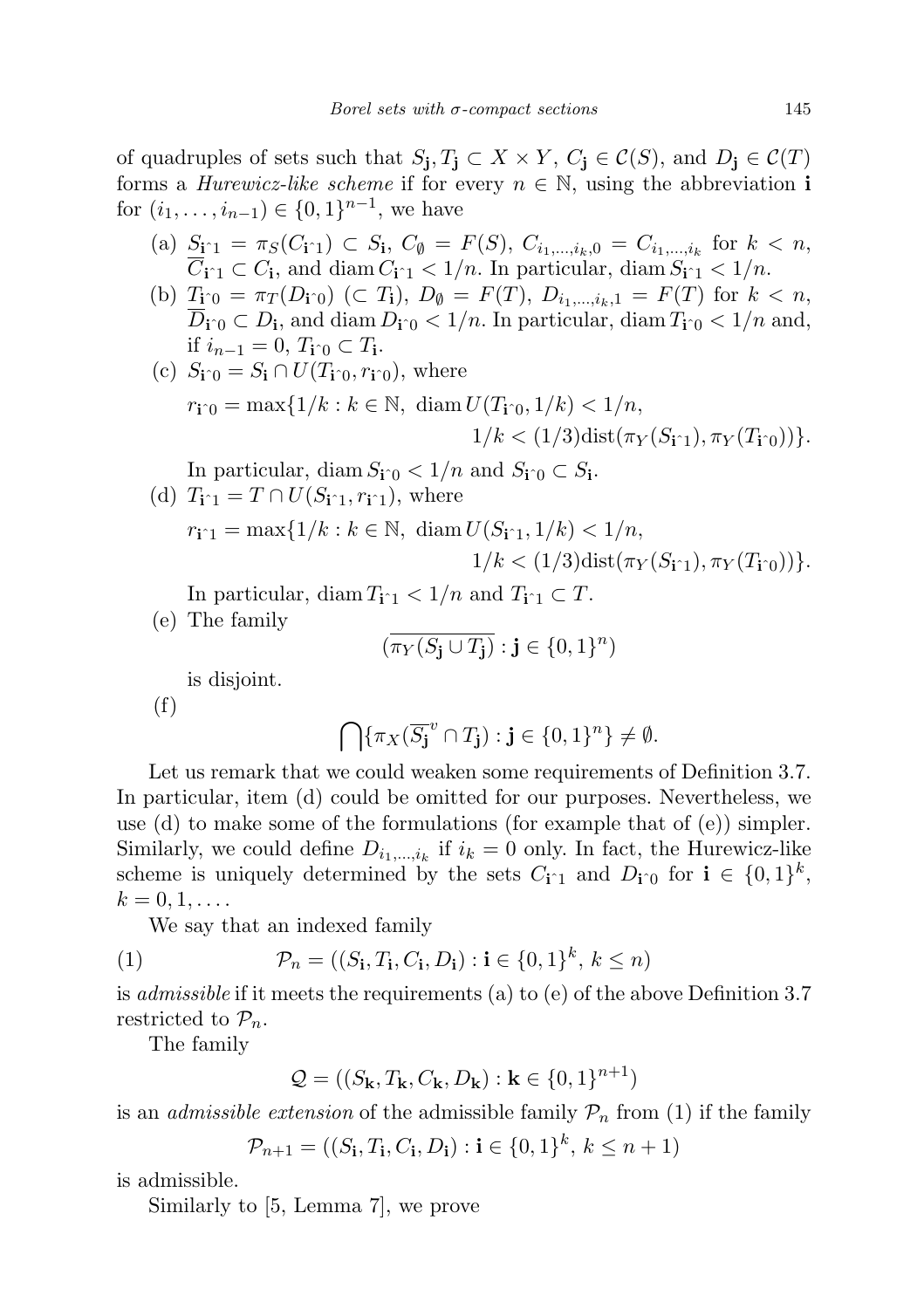Lemma 3.8. Let the indexed family

 $((S_j, T_j, C_j, D_j) : j \in \{0, 1\}^n, n \in \mathbb{N})$ 

form a Hurewicz-like scheme. Then there is a homeomorphic copy H of the Cantor set such that  $H \subset S_x \cup T_x$  and  $H \cap T_x$  is a countable dense subset of H for some  $x \in X$ .

*Proof.* We are going to define a mapping  $\varphi : \{0,1\}^{\mathbb{N}} \to X \times Y$  first. Let  $(i_1, i_2, \ldots) \in \{0, 1\}^{\tilde{\mathbb{N}}}$ .

If  $(i_1, i_2, \ldots) \in I_0$ , where

 $I_0 = \{(i_1, i_2, ...) \in \{0, 1\}^{\mathbb{N}} : \text{there is an } n_0 \in \mathbb{N} \text{ such that } i_n = 0 \text{ if } n \geq n_0\},\$ 

we set  $\varphi(i_1, i_2, \ldots)$  equal to the unique element of  $\bigcap \{T_{i_1,\ldots,i_n} : n \geq n_0\} \subset T$ (cf. Lemma 2.3). Here  $n_0$  stands, e.g., for the smallest  $n_0$  from the definition of  $I_0$ . This definition is correct because the sets  $T_{i_1,\dots,i_n}$ ,  $n \geq n_0$ , form a decreasing sequence of sets with diameters tending to zero by (b) and they are nonempty by (f) of Definition 3.7.

If  $(i_1, i_2, \ldots) \in \{0,1\}^{\mathbb{N}} \setminus I_0$ , i.e., the sequence contains infinitely many one's, then we define  $\varphi(i_1, i_2, \ldots)$  as the unique element of  $\bigcap \{S_{i_1,\ldots,i_n}$ :  $n \in \mathbb{N} \} \subset S$  (cf. Lemma 2.3). This is correct because the sets  $S_{i_1,...,i_n}$ ,  $n \in \mathbb{N}$ , form a decreasing sequence of sets with diameters tending to zero by (a) and (c), and they are nonempty by (f) of Definition 3.7.

We now prove that  $\varphi$  is a homeomorphism of  $\{0,1\}^{\mathbb{N}}$  onto a subset of  $S_x \cup T_x$  for some  $x \in X$ . It follows from (e) of Definition 3.7 that  $\varphi$  is injective.

As each

$$
S_{i_1,\dots,i_n} \cup T_{i_1,\dots,i_n} \subset U(S_{i_1,\dots,i_n}, 1/n)
$$

by (f), (b), and (d) of Definition 3.7, and diam  $S_{i_1,\dots,i_n} < 1/n$  by (a) and (c), we may easily check that  $\varphi$  is continuous.

We see from the definition of  $\varphi$  that

$$
\pi_X(\varphi(\{0,1\}^{\mathbb{N}}))\subset \bigcup\{\pi_X(\overline{S}_{\mathbf{j}})\cup\pi_X(\overline{T_{\mathbf{j}}}): \mathbf{j}\in\{0,1\}^n\}
$$

for every  $n \in \mathbb{N}$ . Given a fixed  $n \in \mathbb{N}$ , the family of all sets  $\pi_X(\overline{S}_i)$  and  $\pi_X(\overline{T_{\mathbf{j}}})$  for  $\mathbf{j} \in \{0,1\}^n$  has nonempty intersection by (f). All these sets have diameter less than  $1/n$  by (a)–(d). Thus the projection to X of  $\varphi({0,1})^{\mathbb{N}}$ has diameter less than  $2/n$  for every  $n \in \mathbb{N}$ , and so it is a singleton.

Now,  $H = \pi_Y(\varphi(\{0,1\}^{\mathbb{N}}))$  is the required set. Indeed,  $H \cap T_x = \pi_Y \circ \varphi(I_0)$ is countable and dense in H since  $I_0$  is countable and dense in  $\{0,1\}^{\mathbb{N}},$  and  $\pi_Y \circ \varphi(\{0,1\}^{\mathbb{N}} \setminus I_0) = H \cap S_x.$ 

An important role in our approach is played by the following notions related to property (f) of Definition 3.7.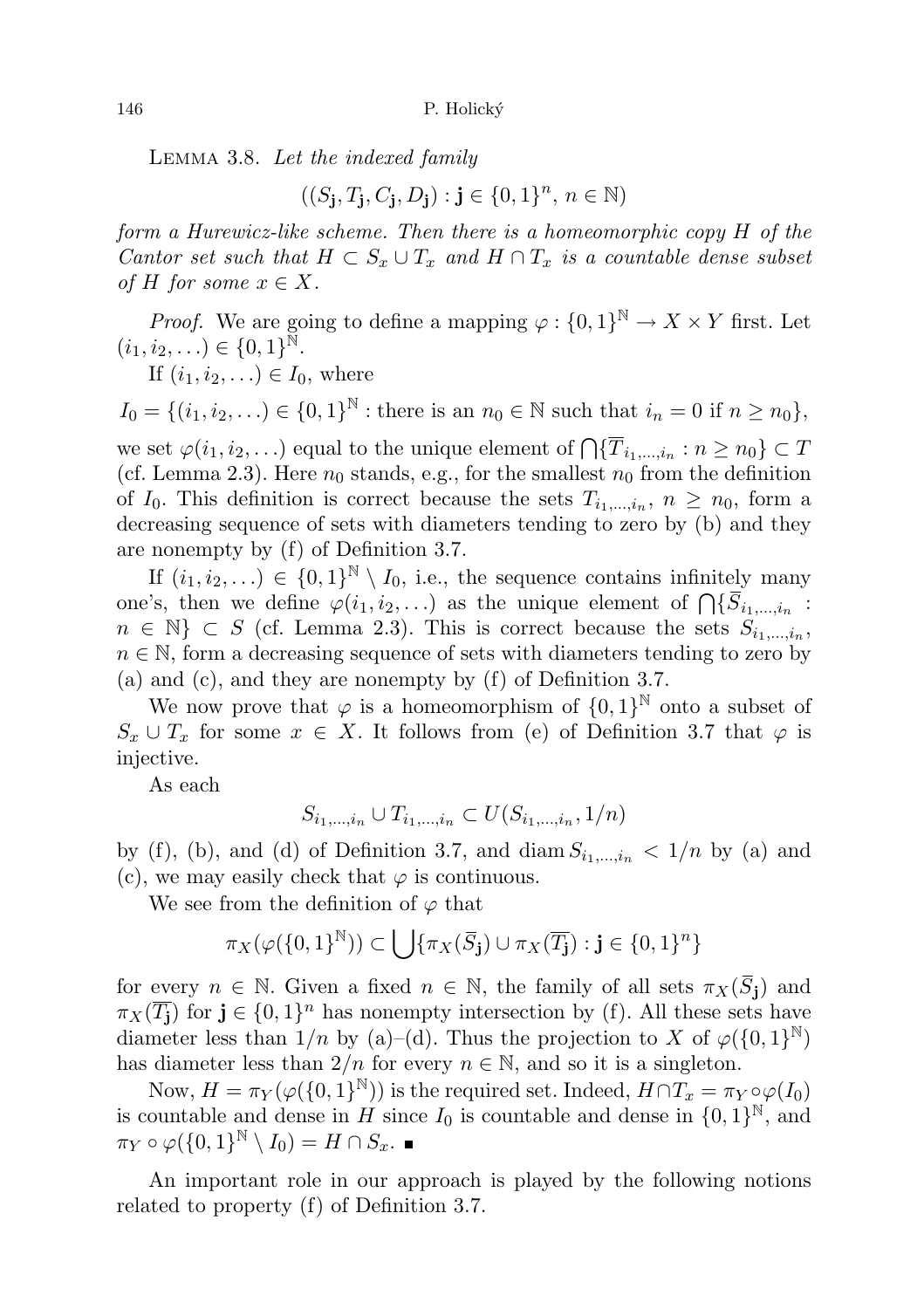DEFINITION 3.9.

(a) An indexed family  $\mathcal{P} = ((S_i, T_i) : i \in \{1, ..., n\})$  of pairs of subsets of  $X \times Y$  is partially separated if

$$
(\forall x \in X)(\exists i \in \{1, \ldots, n\}) \overline{(S_i)_x} \cap (T_i)_x = \emptyset.
$$

(b) We say that an indexed family  $((S_i, T_i) : i \in \{1, ..., n\})$  of pairs of subsets of  $X \times Y$  can be partially separated if there is a set  $C \in$  $(\mathcal{E}_T)_{\sigma}$  such that the family  $((S_i \setminus C, T_i) : i \in \{1, ..., n\})$  is partially separated.

Note that this definition does not depend on whether we consider the family as an indexed family or just as the set of pairs of sets  $S_i$  and  $T_i$ . We prefer to speak about indexed families because we are going to apply these notions to subfamilies of the Hurewicz-like scheme which is an indexed family.

We prove a lemma concerning partial separation of families of the particular form  $((S_i, T) : i \in \{1, \ldots, n\}).$ 

LEMMA 3.10. Let  $S_i \subset X \times Y$ ,  $i \in \{1, \ldots, n\}$ , be Suslin sets such that  $(\forall x \in X)(\exists i \in \{1,\ldots,n\}) \ \overline{(S_i)_x} \cap T_x = \emptyset.$ 

Then there is a set  $D \in \mathcal{E}_T$  such that

$$
(\forall x \in X)(\exists i \in \{1, \ldots, n\}) (S_i \setminus D)_x = \emptyset.
$$

*Proof.* We consider the sets  $C_i = \{x \in X : \overline{(S_i)_x} \cap T_x = \emptyset\}$ . The complement of  $C_i$  is Suslin in X since it is the projection of the intersection of the Suslin sets T and  $\overline{S}_i^v$  $i \text{ (cf. Lemma 3.4).}$ 

The sets  $C_i$ ,  $i = 1, ..., n$ , cover X by our assumptions. By the reduction theorem (Theorem 2.4(b) above) there are complements of Suslin sets  $B_i \subset C_i$  which form a partition of X. The separation theorem recalled in Theorem 2.4(a) shows that all  $B_i$ 's are extended Borel.

Applying Theorem 3.5 to the pairs of Suslin sets  $S_i' = S_i \cap (B_i \times Y)$  and T, we get sets  $E_i \in \mathcal{E}_T$  with  $S_i' \subset E_i$ . The set  $D = \bigcup \{E_i : i = 1, \ldots, n\}$ satisfies our requirements.

We conclude our proof of Theorem 3.1 by proving the inductive step of the construction of a Hurewicz-like scheme. Recall that we assume that the conclusion of the theorem does not hold. So our construction may and shall begin with the choice  $S_{\emptyset} = S$ ,  $T_{\emptyset} = T$ ,  $C_{\emptyset} = F(S)$ , and  $D_{\emptyset} = F(T)$ . We say that a family

$$
((S_{\mathbf{i}},T_{\mathbf{i}},C_{\mathbf{i}},D_{\mathbf{i}}): \mathbf{i} \in \{0,1\}^{k})
$$

of quadruples is (can be) partially separated if the family  $((S_i, T_i) : i \in$  $\{0,1\}^k$ ) is (can be) partially separated, respectively.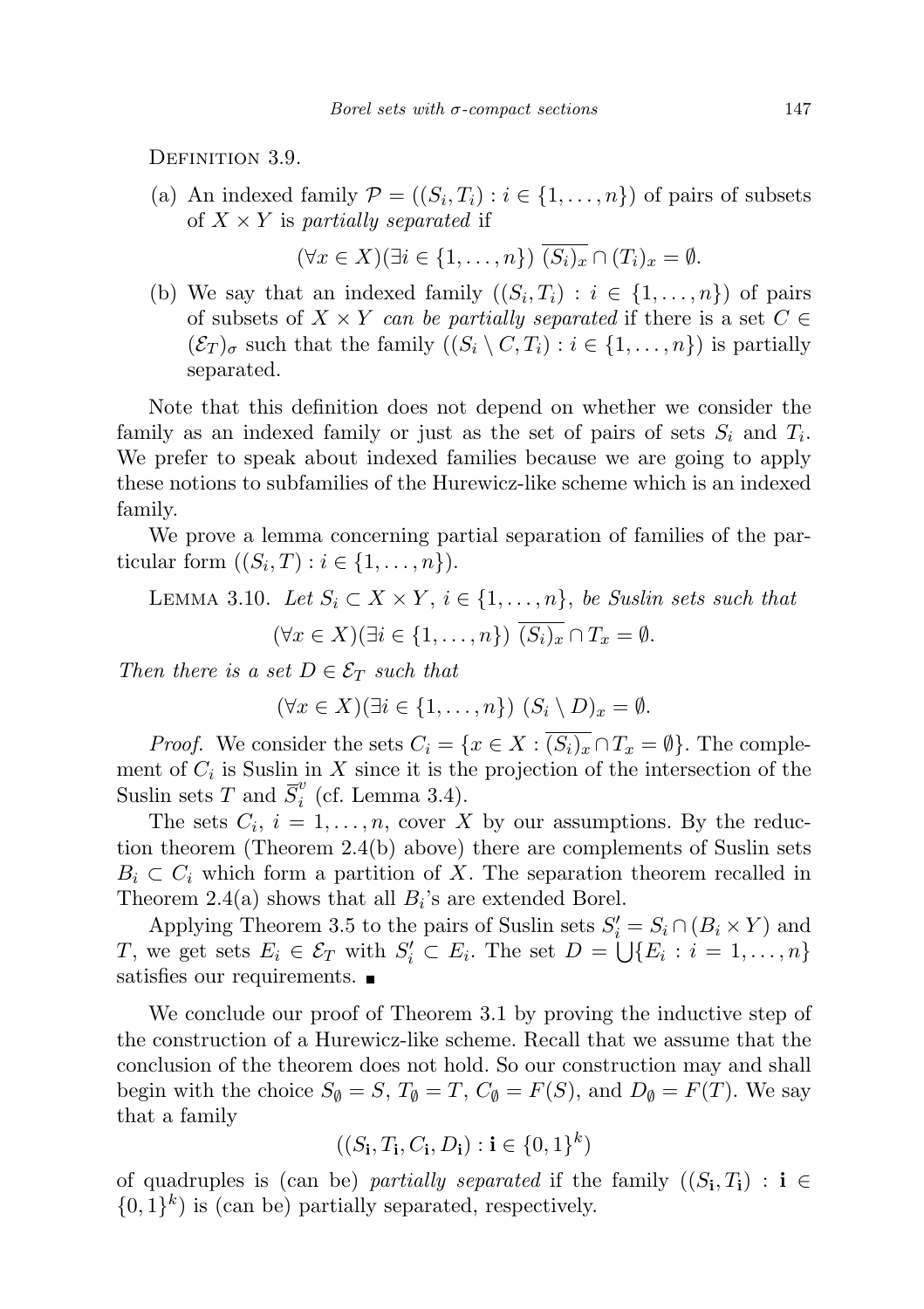LEMMA 3.11. Let  $n \in \{0, 1, ...\}$  and

$$
\mathcal{P}_n = ((S_{\mathbf{i}}, T_{\mathbf{i}}, C_{\mathbf{i}}, D_{\mathbf{i}}) : \mathbf{i} \in \{0, 1\}^k, \ k = 0, 1, \dots, n)
$$

be an admissible family such that the family

 $((S_{\mathbf{j}}, T_{\mathbf{j}}) : \mathbf{j} \in \{0, 1\}^n)$ 

cannot be partially separated. Then there is an admissible extension

 $((S_{\mathbf{k}},T_{\mathbf{k}},C_{\mathbf{k}},D_{\mathbf{k}}): \mathbf{k} \in \{0,1\}^{n+1})$ 

of  $P_n$  which cannot be partially separated.

*Proof.* Suppose that every admissible extension  $\mathcal Q$  of  $\mathcal P_n$  can be partially separated. We choose for every such extension

$$
\mathcal{Q} = ((S_\mathbf{k}, T_\mathbf{k}, C_\mathbf{k}, D_\mathbf{k}) : \mathbf{k} \in \{0, 1\}^{n+1})
$$

a set  $C(Q) \in (\mathcal{E}_T)_{\sigma}$  as in Definition 3.9(b), thus we have

(2) 
$$
(\forall x \in X)(\exists \mathbf{k} \in \{0,1\}^{n+1}) \overline{(S_{\mathbf{k}} \setminus C(\mathcal{Q}))_x} \cap (T_{\mathbf{k}})_x = \emptyset.
$$

We put

$$
\mathcal{F}(\mathcal{Q}) = \{C_{\mathbf{j} \cap 1} : \mathbf{j} \in \{0,1\}^n\} \cup \{D_{\mathbf{j} \cap 0} : \mathbf{j} \in \{0,1\}^n\}.
$$

By Lemma 2.2 applied to the family  $S = \{C : C \in C(S)\} \cup \{D : D \in C(T)\}\$ of subsets of  $X \times Z$  with  $Z = Y \times \mathbb{N}^{\mathbb{N}}$ , the indexed family

 $(P_{\mathcal{F}(\mathcal{Q})}: \mathcal{Q}$  is an admissible extension of  $\mathcal{P}_n$ ,

and thus also the indexed family  $(P_{\mathcal{F}(\mathcal{Q})} \times Y : \mathcal{Q})$  is an admissible extension of  $\mathcal{P}_n$ ), is  $\sigma$ -discrete. Note that  $\mathcal Q$  is uniquely given by a choice of  $((C_{\mathbf{j}^n}, D_{\mathbf{j}^n})$ :  $\mathbf{j} \in \{0,1\}^n$  due to Definition 3.7.

Replacing  $C(\mathcal{Q})$  by its intersection with the closed set  $P_{\mathcal{F}(\mathcal{Q})} \times Y$ , we may and shall assume that

$$
C(\mathcal{Q}) \subset P_{\mathcal{F}(\mathcal{Q})} \times Y.
$$

Thus the family  $(C(Q) : Q$  an admissible extension of  $\mathcal{P}_n$ ) becomes  $\sigma$ discrete and, by Lemma 3.3, the set  $C = \bigcup \{C(\mathcal{Q}) : \mathcal{Q}$  an admissible extension of  $\mathcal{P}_n$  belongs to  $(\mathcal{E}_T)_{\sigma}$ .

We define

$$
N = \{x \in X : (\forall \mathbf{j} \in \{0,1\}^n) \ \overline{(S_{\mathbf{j}} \setminus C)_x} \cap (T_{\mathbf{j}})_x \neq \emptyset\}.
$$

Note that  $N$  is Suslin in  $X$  as a finite intersection of projections to  $X$  of the Suslin sets  $(S_j \setminus C)^v \cap T_j$  (cf. Lemma 3.4).

Consider families

$$
\mathcal{R} = ((C^0_{\mathbf{j} \cap 1}, C^1_{\mathbf{j} \cap 1}) \in \mathcal{C}(S) \times \mathcal{C}(S) : \mathbf{j} \in \{0, 1\}^n)
$$

of pairs of sets such that, for  $\mathbf{j} \in \{0,1\}^n$  and  $j = 0, 1$ ,

• 
$$
S_{\mathbf{j} \cap 1}^j = \pi_S(C_{\mathbf{j} \cap 1}^j) \subset S_{\mathbf{j}},
$$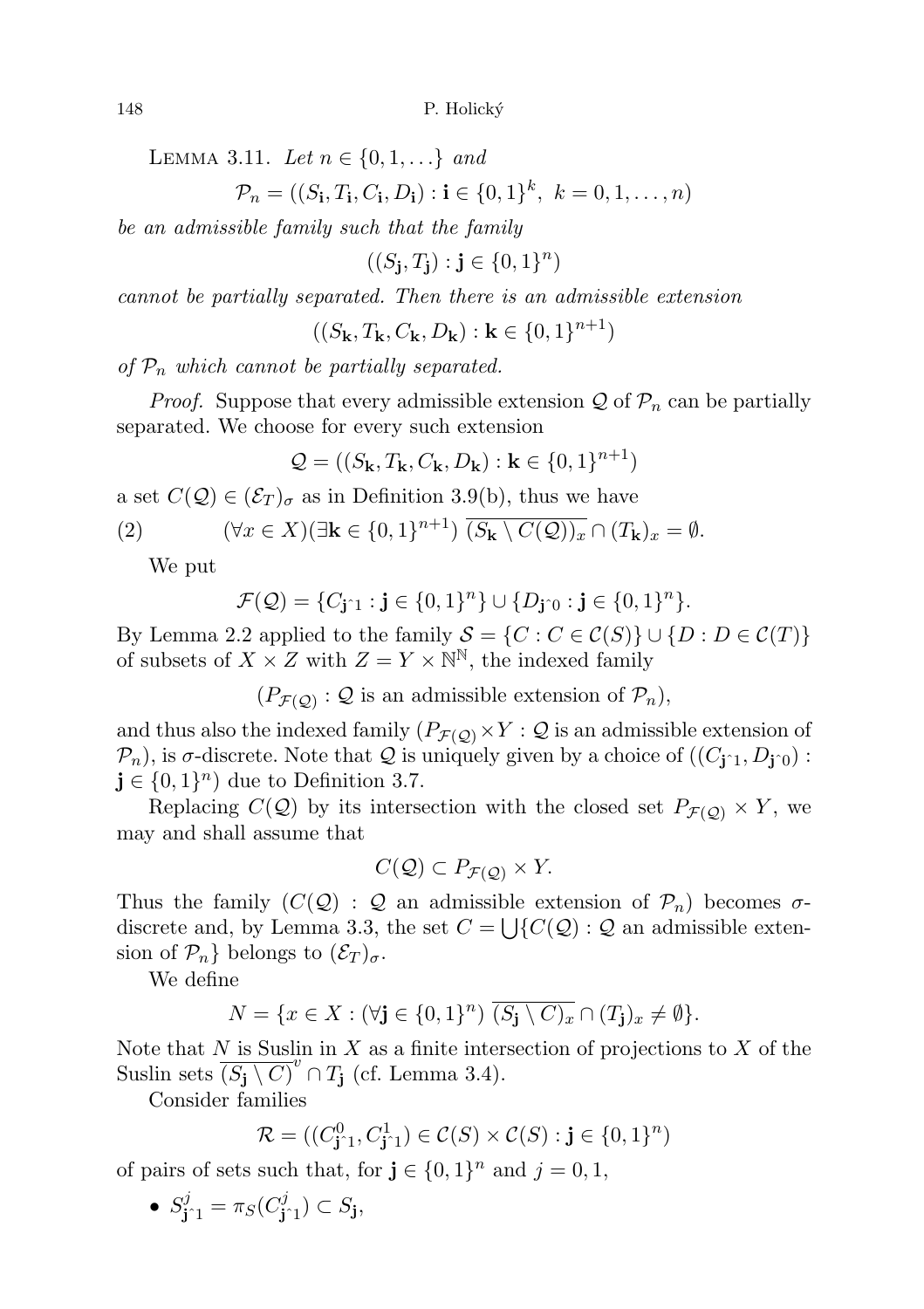\n- $$
\overline{C_{\mathbf{j}^{\gamma_1}}^j} \subset C_{\mathbf{j}},
$$
\n- $\text{diam } C_{\mathbf{j}^{\gamma_1}}^j < 1/(n+1)$
\n

(as in (a) of the definition of the Hurewicz-like scheme; the sets  $S_{j_1}^j$  are "potential candidates for  $S_{j^1}$ ") such that moreover

$$
\overline{\pi_Y(S^0_{\mathbf{j}^\wedge 1})} \cap \overline{\pi_Y(S^1_{\mathbf{j}^\wedge 1})} = \emptyset.
$$

We denote by  $\mathfrak{R}$  the set of all such families  $\mathcal{R}$ .

Suppose that an

$$
\mathcal{R} = ((C^0_{\mathbf{j} \hat{\;} 1}, C^1_{\mathbf{j} \hat{\;} 1}) : \mathbf{j} \in \{0,1\}^n) \in \Re
$$

is fixed and  $S_{\mathbf{j}^{\uparrow}1}^{j} = \pi_S(C_{\mathbf{j}^{\uparrow}1}^{j})$ . In the case that

(3) 
$$
(\forall x \in N)(\exists \mathbf{j} \in \{0,1\}^n)(\exists j=0,1) (S_{\mathbf{j}^{\prime}1}^j \setminus C)_x \cap T_x = \emptyset,
$$

we know from Lemma 3.10 applied to the family of Suslin sets

$$
(S^j_{\mathbf{j} \hat{\;} 1} \setminus C) \cap (N \times Y)
$$

that there is a set  $D(\mathcal{R}) \in \mathcal{E}_T$  such that

(4) 
$$
(\forall x \in N)(\exists \mathbf{j} \in \{0,1\}^n) (\exists j = 0,1) (S_{\mathbf{j}^{\prime}1}^j \setminus (C \cup D(\mathcal{R})))_x = \emptyset.
$$

We may and do assume that  $\mathcal{D}(\mathcal{R}) \subset P_{\mathcal{F}(\mathcal{R})} \times Y$  by replacing it with its intersection with  $P_{\mathcal{F}(\mathcal{R})} \times Y$ , where  $\mathcal{F}(\mathcal{R}) = \{C_{\mathbf{j}^2,1}^j : j = 0,1, \mathbf{j} \in \{0,1\}^n\}$  and  $P_{\mathcal{F}(\mathcal{R})}$  is the closed set defined in Lemma 2.2 (we use here  $\{C : C \in \mathcal{C}(S)\}\$ as the family S of subsets of  $X \times Z$ , with  $Z = Y \times \mathbb{N}^{\mathbb{N}}$ , in that lemma). This ensures that the family  $(D(\mathcal{R}) : \mathcal{R} \in \mathfrak{R})$  is  $\sigma$ -discrete, and so its union  $D = \bigcup \{ D(R) : R \in \mathfrak{R} \}$  is in  $(\mathcal{E}_T)_{\sigma}$  due to Lemma 3.3.

Since the family

$$
((S_{\mathbf{j}},T_{\mathbf{j}}):\mathbf{j}\in\{0,1\}^n)
$$

cannot be partially separated by our assumptions, also the family

$$
((S_{\mathbf{j}} \setminus (C \cup D), T_{\mathbf{j}}) : \mathbf{j} \in \{0, 1\}^n)
$$

is not partially separated. Thus there is an  $x \in X$  such that

$$
(\forall j \in \{0,1\}^n) \ \overline{(S_j \setminus (C \cup D))_x} \cap (T_j)_x \neq \emptyset.
$$

Necessarily,  $x \in N$ . Consequently, there are distinct

$$
s_{\mathbf{j}^{\uparrow}1}^{j} \in (S_{\mathbf{j}} \setminus (C \cup D))_{x}, \quad j = 0, 1,
$$

for every  $\mathbf{j} \in \{0,1\}^n$ . We choose a family

$$
\mathcal{R}_0 = ((C^0_{\mathbf{j} \cap 1}, C^1_{\mathbf{j} \cap 1}) : \mathbf{j} \in \{0, 1\}^n) \in \mathfrak{R}
$$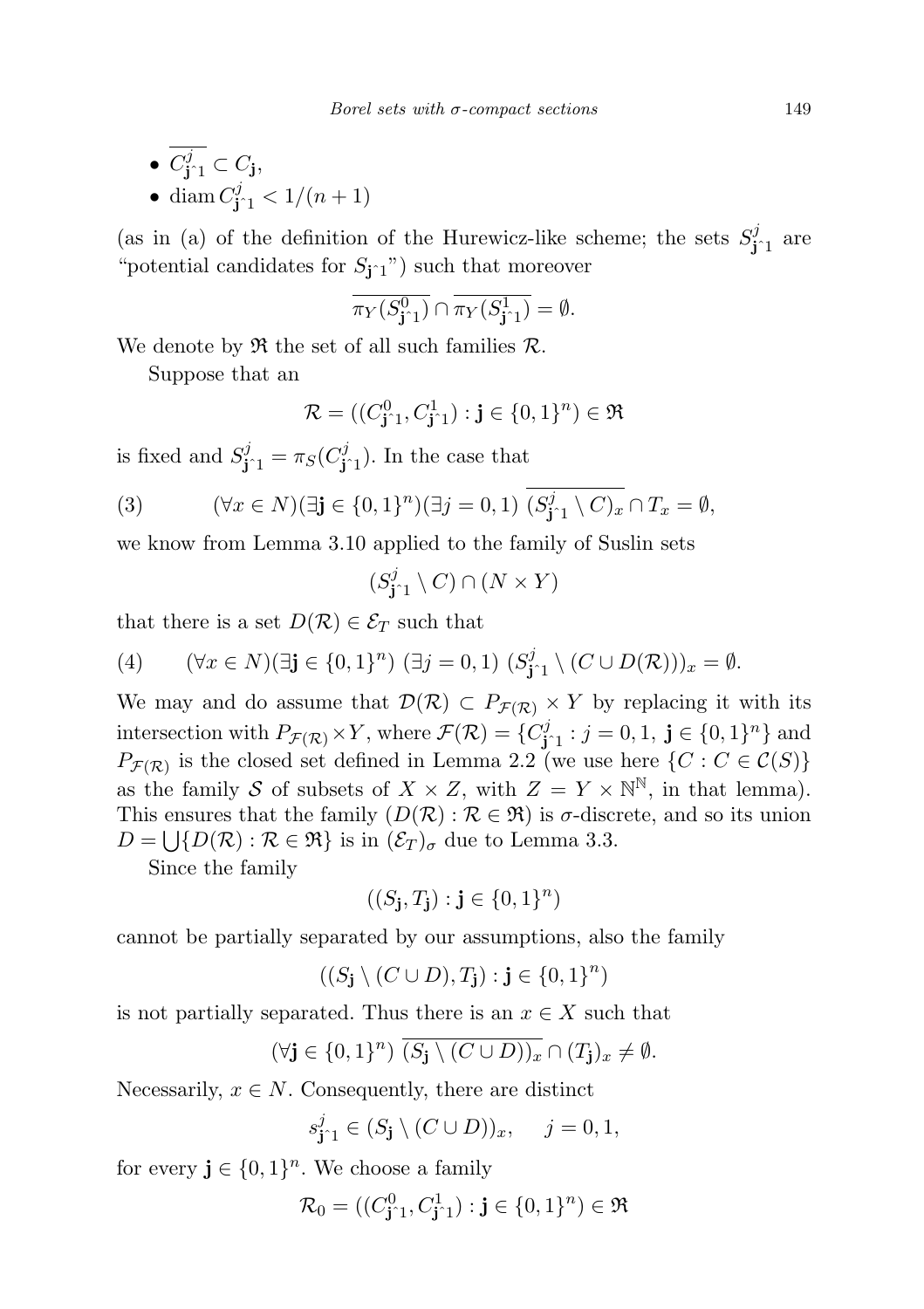such that  $S_{\mathbf{j}^{\hat{}}1}^j = \pi_S(C_{\mathbf{j}^{\hat{}}1}^j) \ni s_{\mathbf{j}^{\hat{}}1}^j$ . This is possible since  $S_{\mathbf{j}}$  is a relatively open subset of  $\pi_S(C_i)$  and  $\mathcal{C}(S)$  is an open base of  $F(S)$  (Lemma 2.3). We have

 $(\forall \mathbf{j} \in \{0,1\}^n)(\forall j = 0,1)$   $(S_{\mathbf{j}^{\gamma}1}^j \setminus (C \cup D))_x \neq \emptyset$ .

This implies the negation of (4) as  $D(\mathcal{R}_0) \subset D$  and our choice of  $\mathcal{R}_0$  ensures the negation of (3), i.e., that

(5) 
$$
(\exists x_0 \in N)(\forall \mathbf{j} \in \{0,1\}^n)(\forall j = 0,1) (S_{\mathbf{j}^1}^j \setminus C)_{x_0} \cap T_{x_0} \neq \emptyset.
$$

As  $x_0 \in N$ , we also have a

(6) 
$$
t_{\mathbf{j}\,\widehat{\,}}\in \overline{(S_{\mathbf{j}}\setminus C)_{x_0}}\cap (T_{\mathbf{j}})_{x_0}
$$

for every  $\mathbf{j} \in \{0,1\}^n$ . We may now choose  $S_{\mathbf{j} \cap 1}$  equal either to  $S_{\mathbf{j} \cap 1}^0$  or to  $S_{\mathbf{j} \cap 1}^1$ so that  $t_{\mathbf{j}\circ 0} \notin \overline{(S_{\mathbf{j} \circ 1})_{x_0}}$  for each  $\mathbf{j} = (i_1, \ldots, i_n) \in \{0, 1\}^n$ .

We choose  $D_{\mathbf{i}\uparrow 0} \in \mathcal{C}(T)$  so that

•  $T_{\mathbf{i}^{\gamma}0} = \pi_T(D_{\mathbf{i}^{\gamma}0}) \ni (x_0, t_{\mathbf{i}^{\gamma}0}),$ 

$$
\bullet \ \overline{D}_{\mathbf{j}^\gamma 0} \subset D_{\mathbf{j}},
$$

• diam  $D_{j^0} < 1/(n+1)$ 

(i.e., satisfying assumptions (b) from the definition of the Hurewicz-like scheme). This is possible since  $T_{\mathbf{j}} = \pi_T(D_{\mathbf{j}})$  if  $i_n = 0$  (and  $T_{\mathbf{j}}$  is a relatively open subset of T if  $i_n = 1$ , and  $\mathcal{C}(T)$  is an open base of  $F(T)$  from Lemma 2.3.

For  $\mathbf{j} \in \{0,1\}^n$ , let  $S_{\mathbf{j}^{\wedge}0}$  and  $T_{\mathbf{j}^{\wedge}1}$  be the sets uniquely prescribed by (c) and (d) of Definition 3.7, and  $C_{\mathbf{j}^{\dagger}0} = C_{\mathbf{j}}$ ,  $D_{\mathbf{j}^{\dagger}1} = F(T)$  as in (a) and (b) of Definition 3.7.

Conditions  $(a)$ – $(f)$  are now satisfied and we denote the admissible extension  $((S_{\mathbf{k}}, T_{\mathbf{k}}, C_{\mathbf{k}}, D_{\mathbf{k}}) : \mathbf{k} \in \{0, 1\}^{n+1})$  by  $\mathcal{Q}_0$ .

Moreover, the family  $((S_{\mathbf{k}} \setminus C, T_{\mathbf{k}}) : \mathbf{k} \in \{0, 1\}^{n+1})$  is not partially separated since, for every  $\mathbf{j} \in \{0,1\}^n$ ,

$$
\overline{(S_{\mathbf{j}\hat{}}\circlearrowright\setminus C)_{x_0}}\cap (T_{\mathbf{j}\hat{}}\circlearrowright)_{x_0}\ni t_{\mathbf{j}\hat{}}\circlearrowright
$$

by (6) as  $S_{j\hat{0}}$  is an open neighbourhood of  $T_{j\hat{0}} \ni (x_0, t_{j\hat{0}})$  intersected with  $S_j$ , and

$$
\overline{(S_{\mathbf{j} \hat{\;} 1} \setminus C)_{x_0}} \cap T_{x_0} \neq \emptyset
$$

by (5).

This contradicts (2) since  $C(\mathcal{Q}_0) \subset C$ , and the lemma is proved.

4. Luzin–Novikov theorem for Suslin sets. Using some ideas of the proof of Theorem 3.1, we improve [3, Theorem 3.1] (Luzin–Novikov theorem for extended Borel sets) to get the following nonseparable version of the Luzin–Novikov theorem for Suslin sets.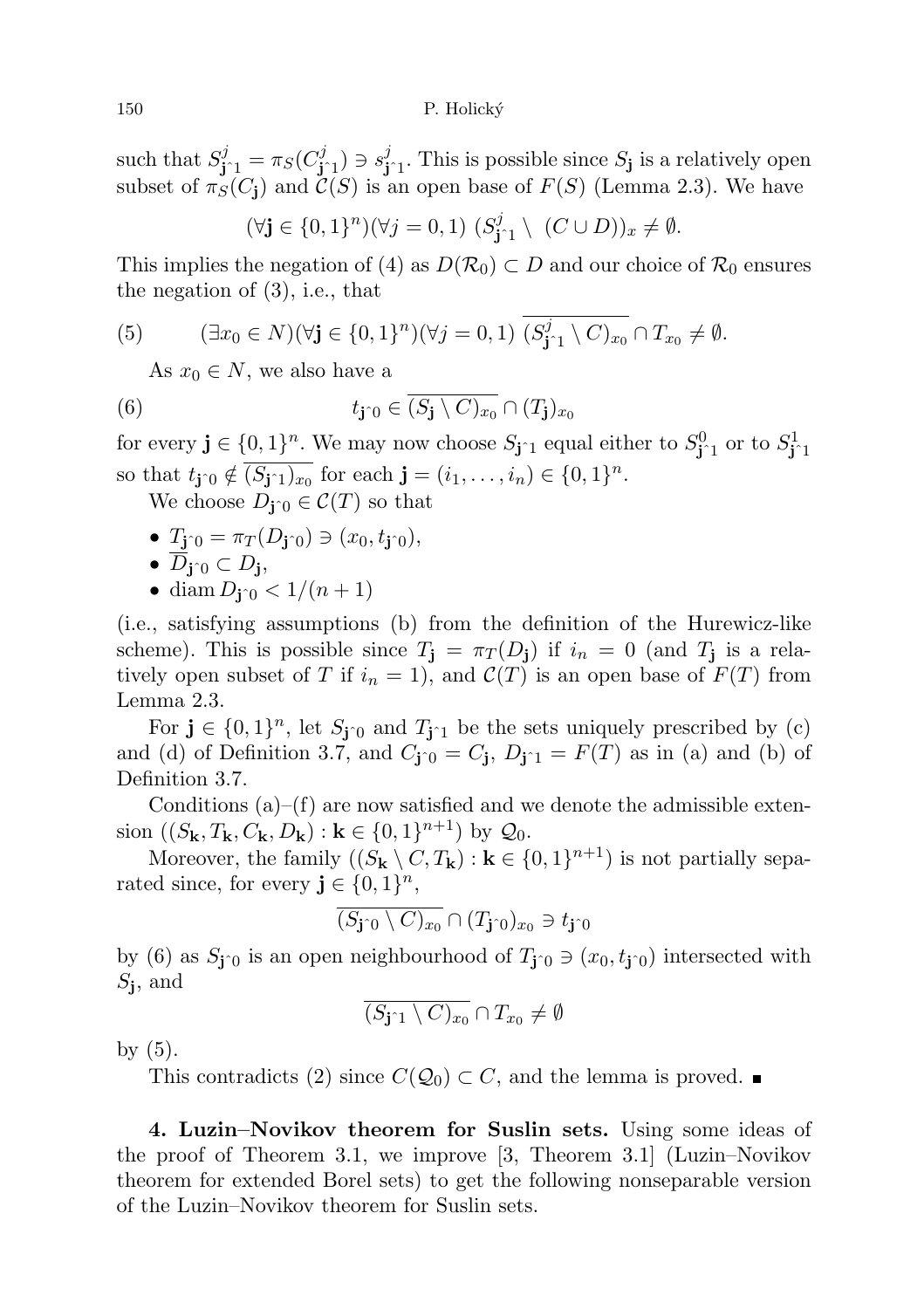THEOREM 4.1. Let  $S$  be a Suslin subset of the product of a complete metric space X and a Polish space Y such that  $S_x$  is a countable set for every  $x \in X$ . Then there are Suslin sets  $A_n$ ,  $n \in \mathbb{N}$ , such that each  $(A_n)_x$ contains at most one point for every  $x \in X$  and  $S = \bigcup_{n \in \mathbb{N}} A_n$ .

As a corollary we get a "nonseparable separation version" of the Luzin– Novikov theorem.

COROLLARY 4.2. Let  $S$  and  $T$  be two disjoint Suslin subsets of the product of a complete metric space X and a Polish space Y such that  $S_x$  is a countable set for every  $x \in X$ . Then there are extended Borel sets  $E_n$ ,  $n \in \mathbb{N}$ , such that each  $(E_n)_x$ ,  $x \in X$ , contains at most one point,  $S \subset \bigcup_{n \in \mathbb{N}} E_n$ , and  $\bigcup_{n\in\mathbb{N}} E_n \cap T = \emptyset$ .

It is clear that Theorem 4.1 is an immediate consequence of Corollary 4.2 since we may choose  $T = \emptyset$ , use Corollary 4.2 to get  $E_n$ 's, and put  $A_n = S \cap E_n$ . We shall however prove Theorem 4.1 first and observe that using Lemma 4.3 below, we get Corollary 4.2 as an easy consequence of Theorem 4.1 (we may put  $E_n = \hat{A}_n$  for  $A_n$ 's from Theorem 4.1). Lemma 4.3 says in particular that a Suslin graph S can be extended to an extended Borel one. This is a well known result in the classical case because  $S$  is necessarily the graph of a Borel measurable mapping from the analytic projection  $\pi_X(S)$  into Y if X is Polish, and it is well known that it can be extended to a Borel measurable mapping of the whole  $X$  into  $Y$ . The statement of the following lemma follows by combining several known results. However, we give a direct proof for the convenience of the reader.

LEMMA 4.3. Let  $S, T \subset X \times Y$  be disjoint Suslin subsets of the product of a metric space X and a Polish space Y, and suppose the sections  $S_x$ ,  $x \in X$ , contain at most one point each. Then there is a bi-Suslin set  $\widehat{S}$  such that  $S \subset \widehat{S}$ ,  $(\widehat{S})_x$  contains at most one point for every  $x \in X$ , and  $\widehat{S} \cap T = \emptyset$ .

*Proof.* Fix a sequence of countable partitions  $\mathcal{U}_n$ ,  $n \in \mathbb{N}$ , of Y into Suslin sets (or even into differences of open sets) such that each  $\mathcal{U}_n$  consists of sets with diameter less than  $1/n$ .

The Suslin sets  $S_U = \pi_X(S \cap (X \times U))$ ,  $U \in \mathcal{U}_n$ , form a countable partition of  $\pi_X(S)$  for every  $n \in \mathbb{N}$ . Using the separation theorem for pairs of Suslin sets (see, e.g., Theorem 2.4(c) for pairs of disjoint sets) inductively, we find bi-Suslin sets  $B_U \supset S_U$ ,  $U \in \mathcal{U}_n$ , in X which are pairwise disjoint. The set

$$
G = \bigcap_{n \in \mathbb{N}} \bigcup \{ B_U \times U : U \in \mathcal{U}_n \}
$$

is bi-Suslin,  $S \subset G$ , and  $G_x$  contains at most one point for every  $x \in X$ .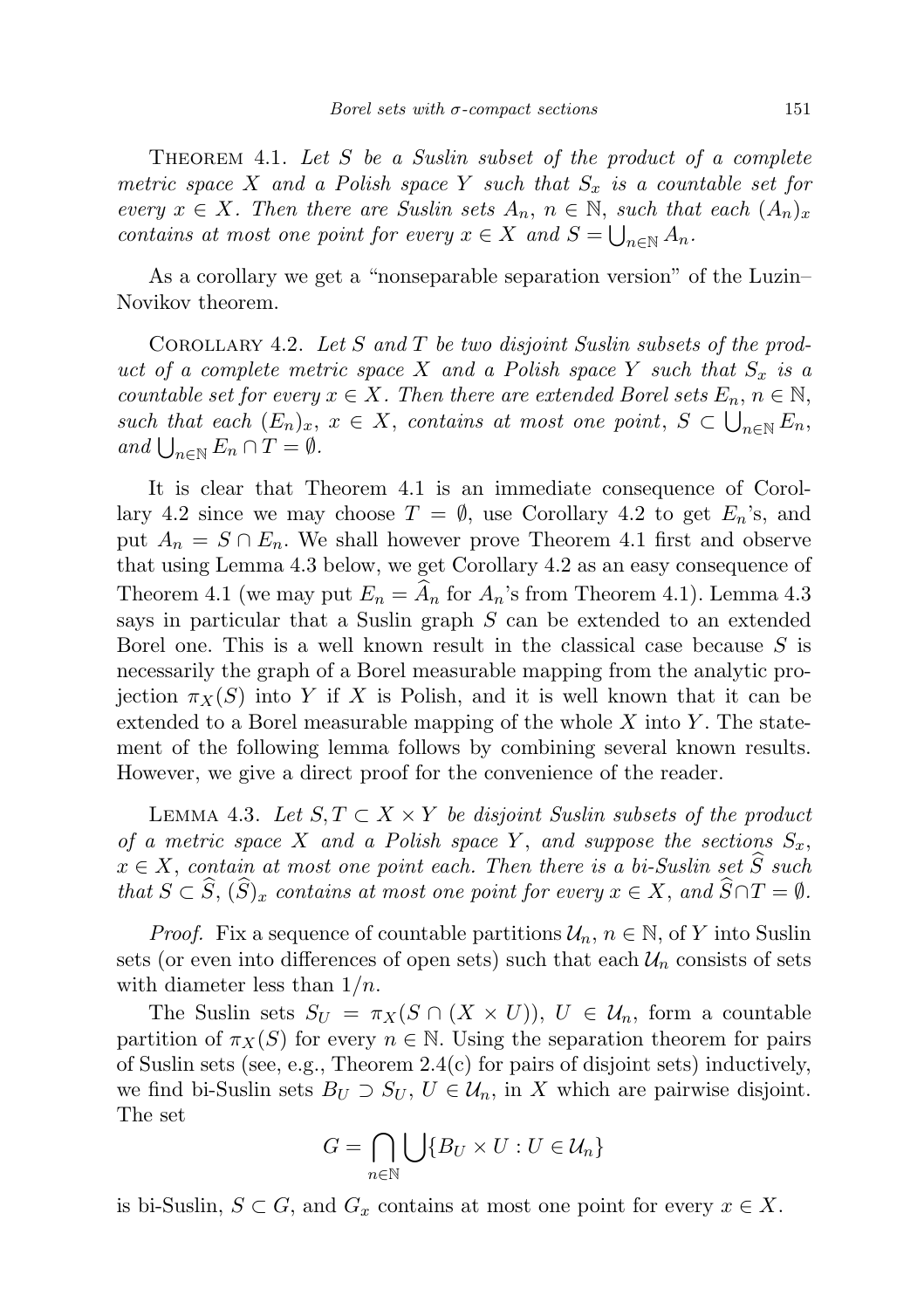152 P. Holický

By the separation theorem (see, e.g., Theorem  $2.4(c)$  again), there is a bi-Suslin set  $H \subset X \times Y$  such that  $S \subset H$  and  $H \cap T = \emptyset$ . The set  $E = G \cap H$ fulfils all requirements of our lemma.  $\blacksquare$ 

The next lemma plays a similar role in this section as Lemma 3.10 in the previous one.

LEMMA 4.4. Let  $S_1, \ldots, S_n$  be Suslin subsets of  $X \times Y$ , where X is a metric space, Y a Polish space, and let

$$
(\forall x \in X)(\exists i \in \{1, \ldots, n\}) \text{ card } (S_i)_x \leq 1.
$$

Then there is a bi-Suslin set  $E \subset X \times Y$  such that

- $E_x$  contains at most one point for every  $x \in X$ ;
- $(\forall x \in X)(\exists i \in \{1, \ldots, n\}) S_i \setminus E = \emptyset.$

*Proof.* Let B be a countable open base of Y. The sets  $\{x \in X : (S_i)_x \cap$  $U_j \neq \emptyset$  if  $j = 0, 1$ ,  $i = 1, \ldots, n$ , are Suslin for all pairs  $U_0, U_1$  of disjoint (nonempty) elements of B, and so their union is the Suslin set  $\{x \in X :$ card  $(S_i)_x > 1$ . So the sets  $C_i = \{x \in X : \text{card}(S_i)_x \leq 1\}$  are co-Suslin and, by our assumptions, they form a cover of  $X$ . Theorem 2.4(b), (c) ensures the existence of a partition of X consisting of bi-Suslin sets  $D_i \subset C_i$ . Now, let  $\widehat{S}_i \supset S_i$  be a bi-Suslin set such that  $(\widehat{S}_i)_x, x \in X$ , contains at most one point (we use Lemma 4.3 with  $S = S_i$  and  $T = \emptyset$ ). The set  $E = \bigcup_{i=1}^n \widehat{S}_i \cap (D_i \times Y)$ is as desired.

To prove Theorem 4.1 we proceed by contradiction. We suppose that the conclusion of the theorem is false for some S.

Let  $F(S)$ ,  $\mathcal{C}(S)$ , and  $\pi_S$  form the representation of S as in Lemma 2.3 above.

We are going to find a *Cantor-like scheme* by choosing  $C_j \in \mathcal{C}(S)$ ,  $j \in$  $\{0,1\}^n$ , such that, for every  $n \in \mathbb{N}$  and  $\mathbf{j} = (i_1, \ldots, i_n) \in \{0,1\}^n$ ,

(a<sub>n</sub>)  $S_{\mathbf{j}} = \pi_S(C_{\mathbf{j}});$  $(b_n)$   $C_{i_1,...,i_n} \subset C_{i_1,...,i_{n-1}}$  and  $\text{diam } C_{i_1,...,i_n} < 1/n;$  $(c_n)$   $(\overline{\pi_Y(S_j)} : j \in \{0,1\}^n)$  is disjoint;  $(d_n) \bigcap {\{\pi_X(S_j) : j \in \{0,1\}^n\}} \neq \emptyset.$ 

We say that the family  $\mathcal{P}_n = (S_j : j \in \{0,1\}^n)$  is partially covered if for every  $x \in X$  there is a  $\mathbf{j} \in \{0,1\}^n$  such that  $(S_{\mathbf{j}})_x = \emptyset$ . We say that the family can be partially covered if there are bi-Suslin graphs  $G_k$  of mappings from X to Y such that  $(S_j \setminus \bigcup_{k \in \mathbb{N}} G_k : j \in \{0,1\}^n)$  is partially covered. Denote by  $\mathcal E$  the set of all bi-Suslin graphs of mappings from X to  $Y$ .

Proceeding similarly to the proof of Theorem 3.1 above, we can find a Cantor-like scheme by induction. We begin by choosing  $S_{\emptyset} = S$  and  $C_{\emptyset} =$  $F(S)$ .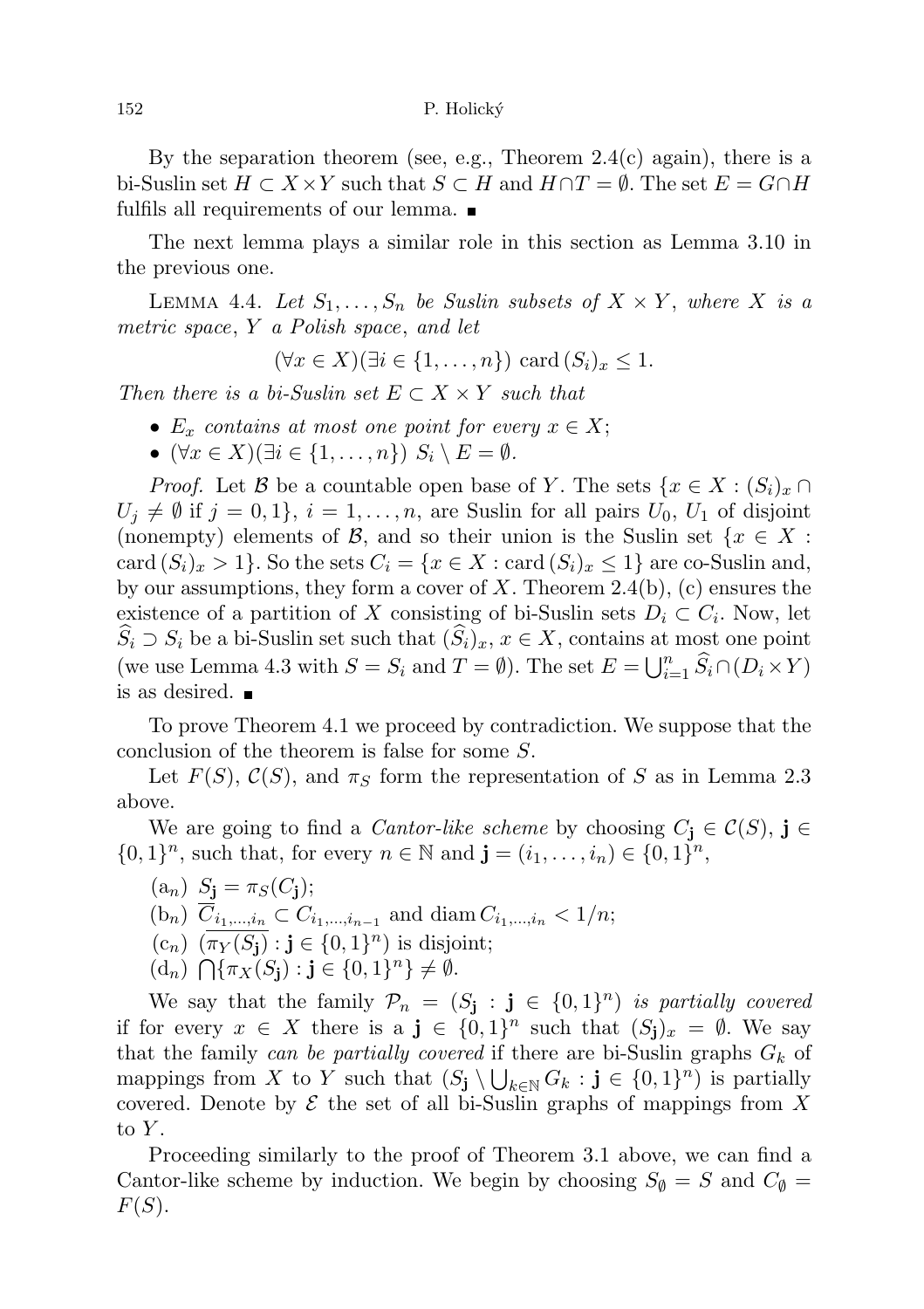LEMMA 4.5. Let  $\mathcal{P}_n = (C_{\mathbf{i}} : k \leq n, \; \mathbf{i} \in \{0,1\}^k)$  for some  $n = 0, 1, ...$ satisfy  $(a_k)$ - $(d_k)$  for  $k = 1, ..., n$  and suppose  $(S_j = \pi_S(C_j) : j \in \{0,1\}^n)$ cannot be partially covered. Then there is an extension  $\mathcal{Q} = (C_{\mathbf{k}} : \mathbf{k} \in$  $\{0,1\}^{n+1}$  of  $\mathcal{P}_n$  such that  $(S_{\mathbf{k}} = \pi_S(C_{\mathbf{k}}) : \mathbf{k} \in \{0,1\}^{n+1})$  cannot be partially covered and such that  $\mathcal{P}_{n+1} = (C_i : k \leq n+1, i \in \{0,1\}^k)$  satisfies  $(a_k)$ - $(d_k)$ for  $k = 1, ..., n + 1$ .

Proof. We proceed by contradiction. Suppose that for every extension Q which gives  $\mathcal{P}_{n+1}$  satisfying  $(a_k)$ – $(d_k)$  for  $k = 1, ..., n+1$ , there is a set  $C(\mathcal{Q}) \in \mathcal{E}_{\sigma}$  such that  $(\pi_S(C_{\mathbf{k}}) \backslash C(\mathcal{Q}) : \mathbf{k} \in \{0,1\}^{n+1})$  is partially covered. Let  $P_{\mathcal{Q}}$  be the sets defined in Lemma 2.2 applied to  $\mathcal{F} = \mathcal{Q}$  and  $\mathcal{S} = \mathcal{C}(S)$ . We may restrict ourselves to possibly smaller bi-Suslin  $C(Q)$  such that  $C(Q) \subset$  $P_Q \times Y$ , and we get C as the union of the sets  $C(Q)$  over all admissible extensions Q of  $\mathcal{P}_n$ . The family  $(\pi_S(C(\mathcal{Q})) : \mathcal{Q}$  an admissible extension of  $\mathcal{P}_n$ ) is  $\sigma$ -discrete and thus C belongs to  $\mathcal{E}_{\sigma}$ .

In the case that

$$
(\forall x \in X)(\exists \mathbf{j} \in \{0,1\}^n) \text{ card } (S_{\mathbf{j}} \setminus C)_x < 2,
$$

we see by Lemma 4.4 that  $(S_j : j \in \{0,1\}^n)$  can be partially covered, a contradiction.

In the case that

$$
(\exists x_0 \in X)(\forall \mathbf{j} \in \{0,1\}^n) \text{ card } (S_{\mathbf{j}} \setminus C)_{x_0} \geq 2,
$$

we easily find, using the fact that  $\mathcal{C}(S)$  is an open base of  $F(S)$  and  $\pi_S$ is continuous, an admissible extension  $\mathcal{Q}_0 = (C_{\mathbf{k}} : \mathbf{k} \in \{0,1\}^{n+1})$  of  $\mathcal{P}_n$ so that  $(\pi_S(C_{\mathbf{j} \hat{\cdot} i}))_{x_0} \cap (S_{\mathbf{j}} \setminus C)_{x_0} \neq \emptyset$  for  $\mathbf{j} \in \{0,1\}^n$  and  $i \in \{0,1\}$ . Thus  $(\pi_S(C_k) \setminus C : k \in \{0,1\}^{n+1})$  is not partially covered. This contradicts our choice of  $C \supset C(Q_0)$ , and the lemma is proved.

Now, having a Cantor-like scheme, the set

$$
\bigcap_{n\in\mathbb{N}}\bigcup_{\mathbf{j}\in\{0,1\}^n}\bar{S}_{\mathbf{j}}
$$

is a homeomorphic copy of the Cantor set contained in an  $S_{x_0}$ ; as  $S_{x_0}$  is countable, this is a contradiction.

The author thanks to J. Spurny and M. Zeleny for many useful comments during the process of preparation of this note.

## References

- [1] R. W. Hansell, On the non-separable theory of k-Borel and k-Souslin sets, General Topology Appl. 3 (1973), 161–195.
- [2] —, On characterizing non-separable analytic and extended Borel sets as types of continuous images, Proc. London Math. Soc. 28 (1974), 683–699.